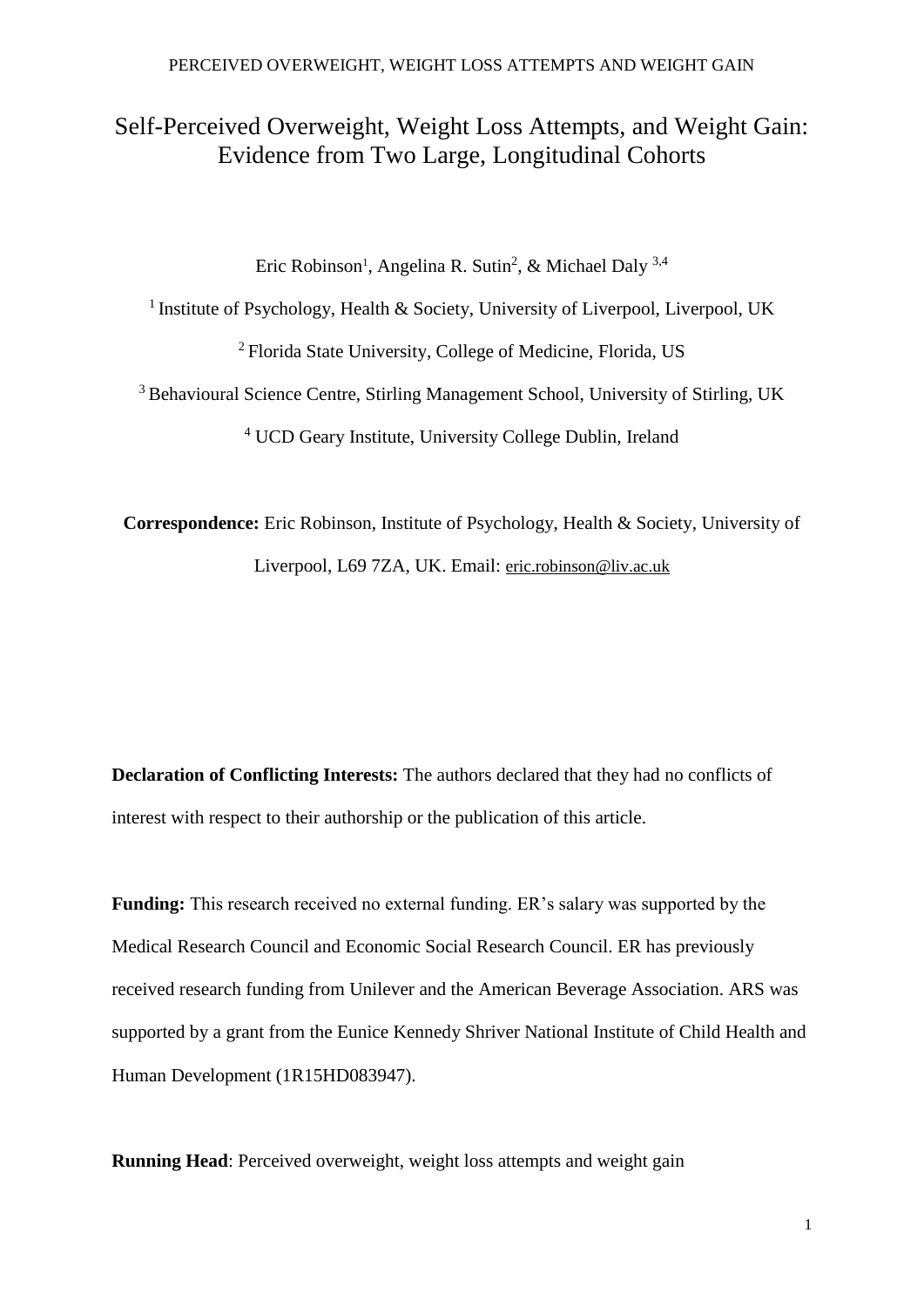#### **Abstract**

**Objective:** Self-identification of overweight is associated with a greater desire to lose weight, but also counter-intuitively with increased future weight gain. The present research examined whether weight loss attempts mediate the prospective relation between self-perceived weight status and weight gain across adolescence and young adulthood.

**Methods:** Data from two longitudinal cohort studies was used. Study 1 tested whether the association between self-perceived weight status and weight gain (from age 10/11-14/15 years) was mediated by weight loss attempts among Australian adolescents. Study 2 focused on young adults based in the US and examined whether attempts at weight loss mediated the relation between self-perceived overweight and weight gain from ages 16 to 28 years.

**Results:** In Study 1, self-perceived weight status among adolescents was associated with greater weight gain and weight loss attempts mediated 16% of this relation. In Study 2, young adults who perceived their weight status as overweight gained more weight over time and weight loss attempts mediated 27% of this relation.

**Conclusions:** Adolescents and young adults that identify they are overweight are more likely to gain weight over time and weight loss attempts appear to mediate this effect.

**Key Words**: Weight misperceptions; weight gain; obesity stigma; body image; dieting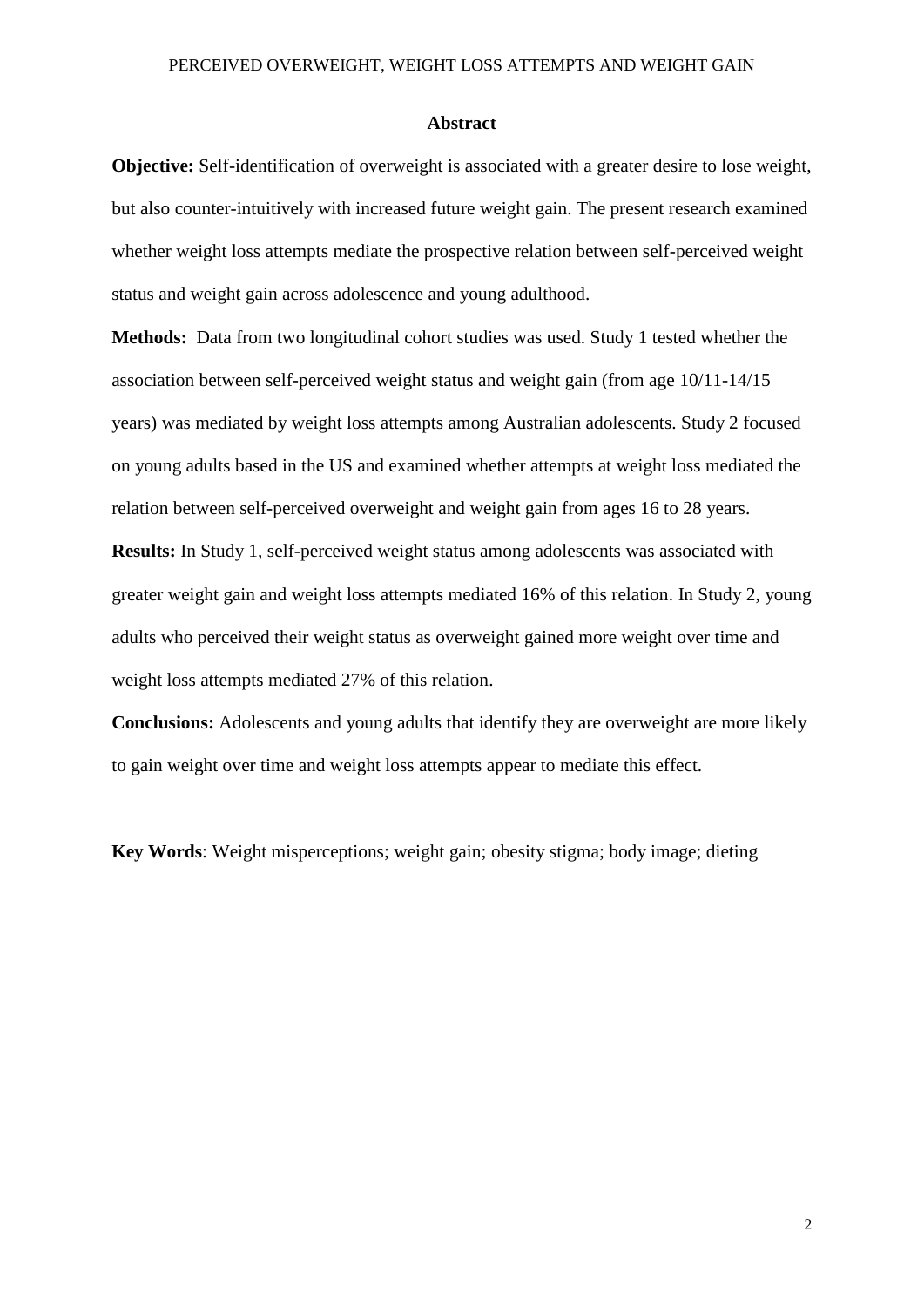*Weight loss attempts mediate the relation between self-perceived overweight and weight gain*  Although a person's objective weight status and what they perceive their weight status to be often align, they can also be discordant (Robinson, 2017). For example, several studies show that many adolescents and young adults with overweight and obesity do not identify their weight status as being 'overweight' and instead perceive their weight status as being 'about right' (Andrade, Raffaelli, Teran-Garcia, Jerman, & Garcia, 2012; Jackson, Johnson, Croker, & Wardle, 2015; Maximova et al., 2008). Likewise, some young people whose body weight places them in the 'normal' weight range perceive their weight status as being 'overweight' (Jackson et al., 2015; Park, 2011). Discordance between objective and self-perceived weight status is also observed among older adults (Johnson, Cooke, Croker, & Wardle, 2008; Robinson & Oldham, 2016). The public health relevance of weight perception has received extensive discussion (Robinson, Sutin, Daly & Haynes, 2016). Among individuals with overweight and obesity a failure to identify one's own weight status as being overweight has been argued to be detrimental to weight management efforts (Duncan et al., 2011; Kuchler & Variyam, 2003). In this vein, some intervention approaches aim to ensure that young people with overweight or obesity are made aware of their 'overweight' weight status (Almond, Lee, & Schwartz, 2016).

Because of relevance to public health, understanding the consequences of selfperception of weight status is of importance. A number of studies have shown that both adolescents and adults who self-perceive their weight status as being overweight are more likely to report a desire to lose weight and to be actively attempting weight loss (Lemon, Rosal, Zapka, Borg, & Andersen, 2009; Strauss, 1999; Yaemsiri, Slining, & Agarwal, 2011). Moreover, this finding is observed irrespective of whether a person is objectively 'overweight' or their body weight places them in the 'normal' weight category (Strauss, 1999). One likely reason why self-perception of overweight is associated with attempted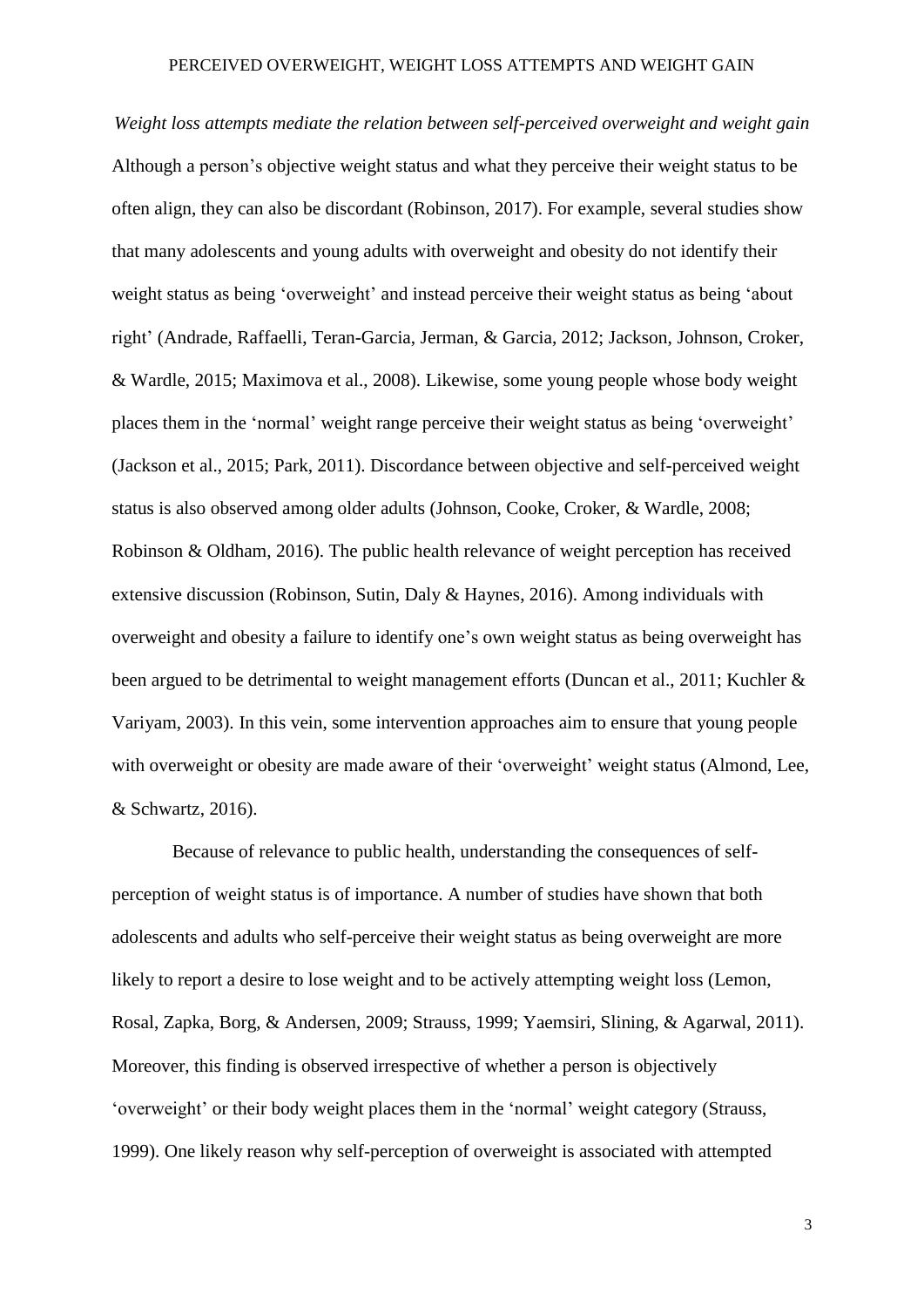weight loss is because of body image concerns among individuals who self-perceive their body size as being overweight. There is evidence that body dissatisfaction is a motivator for weight loss among young people (Loth, MacLehose, Bucchianeri, Crow, & Neumark-Sztainer, 2014) and individuals who identify their weight status as being overweight are likely to be more dissatisfied with their body size than those who do not (Voelker, Reel, & Greenleaf, 2015). Thus, identifying oneself as being overweight is a likely motivator for weight loss. Although these findings appear to be consistent with the notion that identifying oneself as being overweight may be associated with more effective weight management, recent work examining the relations between self-perceived weight status and future weight gain paints a different picture. Identifying one's own weight status as being overweight is counter-intuitively predictive of greater weight gain over time among both UK and US adults across the lifespan (Robinson, Hunger, & Daly, 2015). Studies of adolescents and young people have produced similar results. Across these studies, the association between selfperceived overweight and weight gain is observed irrespective of whether a person accurately or inaccurately perceives their weight status as being overweight (Duong & Roberts, 2014; Liechty & Lee, 2014; Sonneville et al., 2015; Sutin & Terracciano, 2015).

The tendency for self-perceived overweight to be associated reliably with both increased efforts to lose weight in the short-term and greater weight gain in the long-term may seem paradoxical. However, weight loss efforts may, in part, explain why self-perceived weight status is associated with increased weight gain over time. Although individuals who perceived their weight status to be heavier may be motivated to lose weight, long-term weight loss is very difficult to achieve (Jeffery et al., 2000) and could be associated with 'yoyo' dieting (Mann et al., 2007). In addition, although attempts at weight loss could act as a proxy, rather than being a cause of weight gain (Lowe, 2015), evidence suggests that attempts at weight loss through dieting may be associated with increased weight gain (Neumark-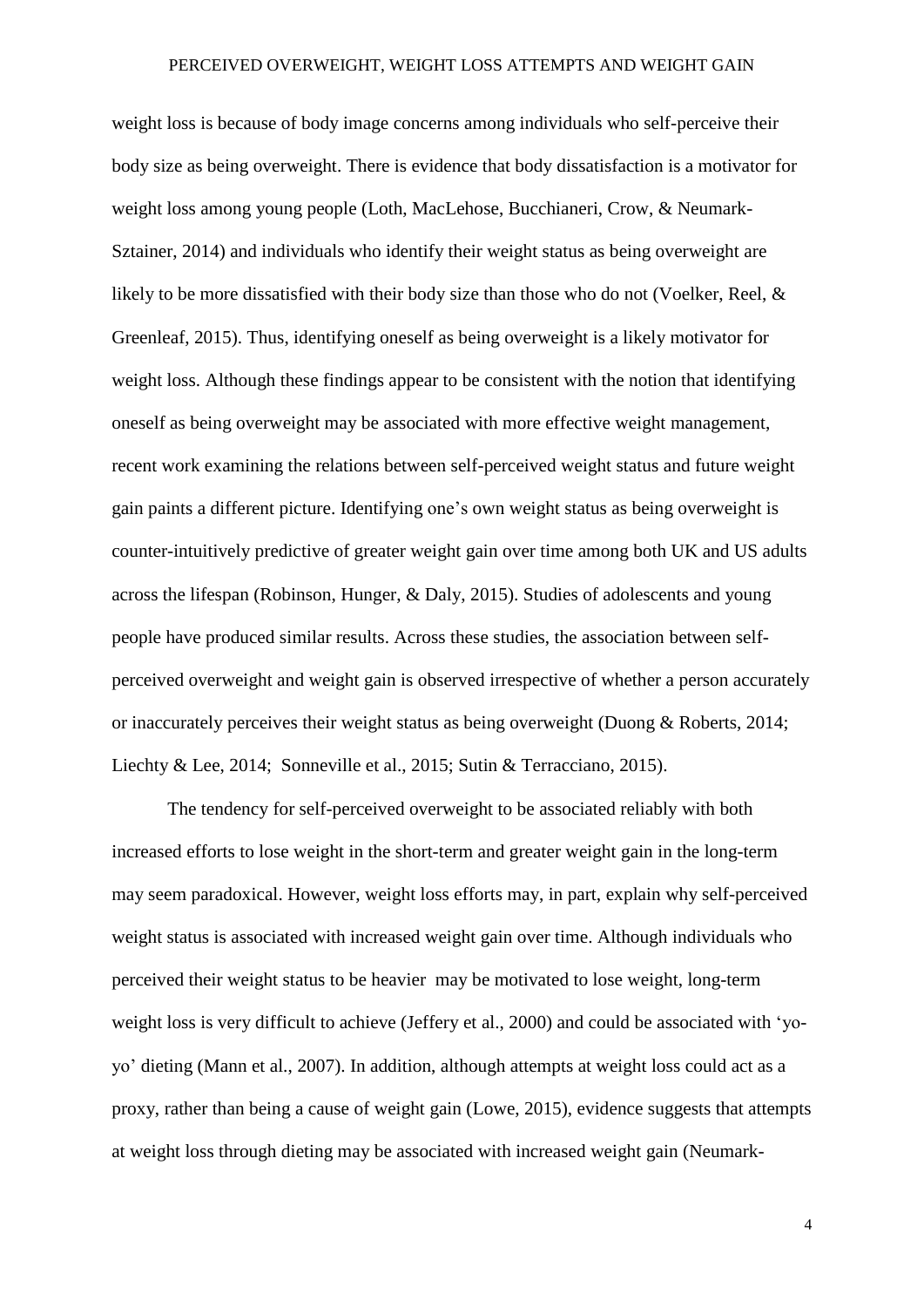Sztainer, Wall, Story, & Standish, 2012; Pietilainen, Saarni, Kaprio, & Rissanen, 2012). This line of reasoning may be particularly relevant when considering body weight perceptions and weight control practices among young people. Adolescence and young adulthood are life periods in which concerns about social acceptance are especially important (Steinberg & Morris, 2001). Thus, the social stigma attached to feeling overweight may compromise selfregulation and make weight loss particularly difficult to achieve among young people that self-identify as being overweight (Hunger, Major, Blodorn, & Miller, 2015; Tomiyama, 2014). Thus, efforts to lose weight may in part explain why adolescents and young adults who self-identify as being 'overweight' gain more weight over time than those who do not self-identify as being overweight.

The present research examined whether weight loss attempts mediate the prospective relation between self-perception of weight status and weight gain across adolescence and young adulthood. It was hypothesised that a heavier self-perceived weight status would be associated with a higher likelihood of attempting weight loss in the future and that these attempts at weight loss would be predictive of increased weight gain over time. To address this question data was drawn from two longitudinal cohort studies in Australia and the US, as this allowed an examination of both the replicability of results and the generalizability of findings in two cultural contexts and across adolescence into young adulthood.

## **Study 1**

### *Method*

*Participants and procedure*. Participants were drawn from the older (K) cohort of the Longitudinal Study of Australian Children (LSAC, 2015). Families in the older cohort were recruited into the study when study children were four years old. Families undergo a comprehensive assessment every two years. Study children were included in the present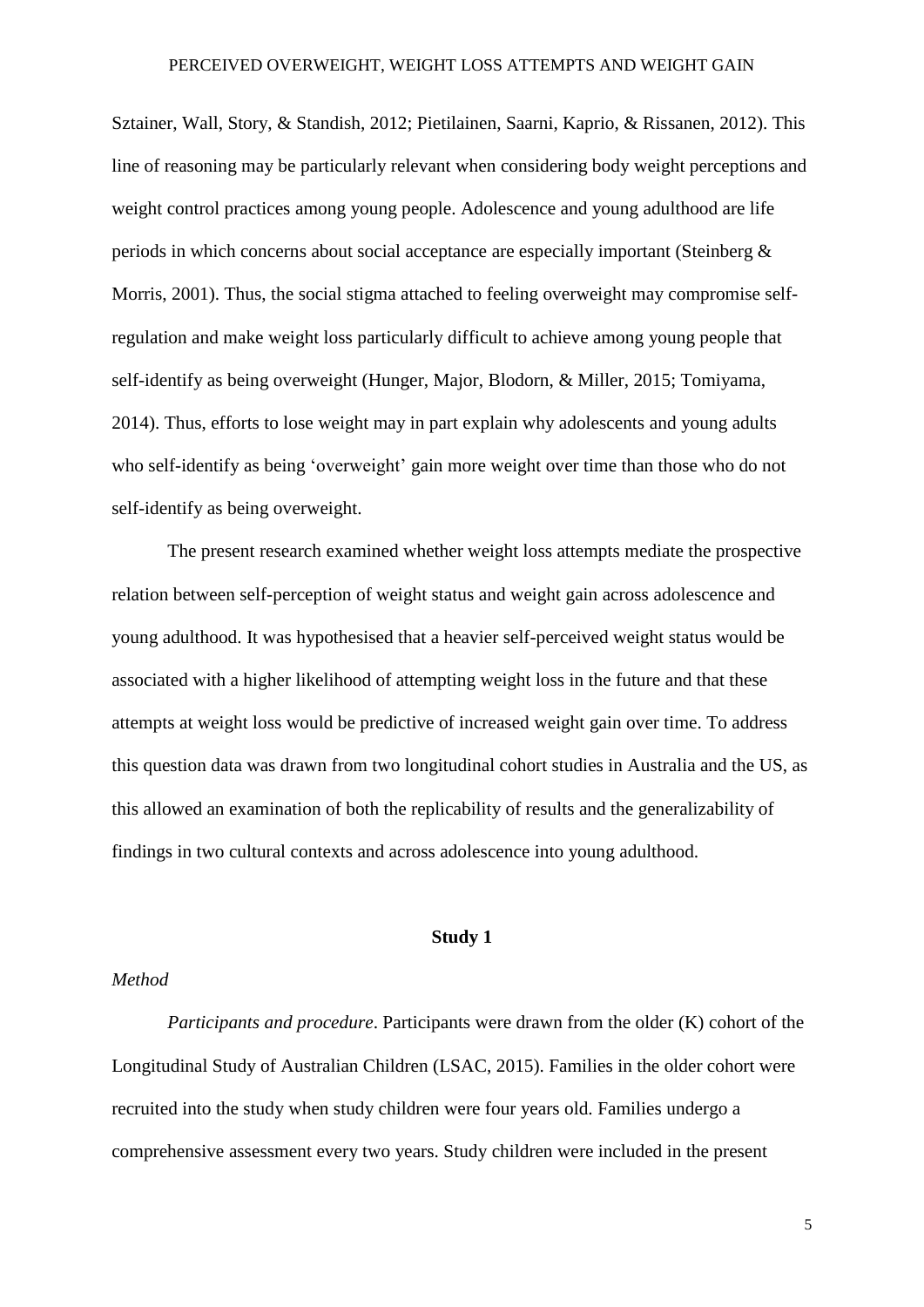study if they completed the Wave 4 assessment at age 10-11 when self-perceived weight was assessed, the Wave 5 assessment at age 12-13 when weight loss attempts were assessed, and had measured height and weight available at the Wave 4 (baseline concurrent with selfperceived weight assessment) and Wave 6 (age 14-15, the most recent available wave) assessments. A total of 2,978 study children had data available to be included in the analysis. Of the 3,935 study children who had baseline data available at ages 10-11, 357 did not have information on attempted weight loss at ages 12-13, and another 600 did not have information on BMI at ages 14-15 and thus could not be included in the analysis. Participants included in the analytic sample were less likely to be indigenous, speak a language other than English in the home, were from more educated backgrounds, and had a lower BMI z-score than those who had baseline data but not follow-up data (*ps* <.01). There was no difference in study child age or gender or in perceived weight levels.

Inverse probability weights were used to test the influence of selection bias due to non-random attrition on the study results (e.g. bias introduced if heavier or more disadvantaged individuals were less likely to be retained in the sample). The probability of inclusion was calculated for each participant using the results of a logistic regression where perceived weight and all covariates predicted the likelihood of retention/non-missing data at follow-up. The weighting variable was generated by taking the inverse of the predicted probability of retention for each participant. This inverse probability weighting variable was then applied to analyses of those with follow-up data in order to account for baseline differences in each of the study predictors between participants retained in the analysis and those who dropped out of the study. Re-weighting the analyses to adjust for selection bias did not alter the main pattern of results identified and therefore the unweighted results are reported. Because analyses in both Study 1 and 2 used existing publicly available data and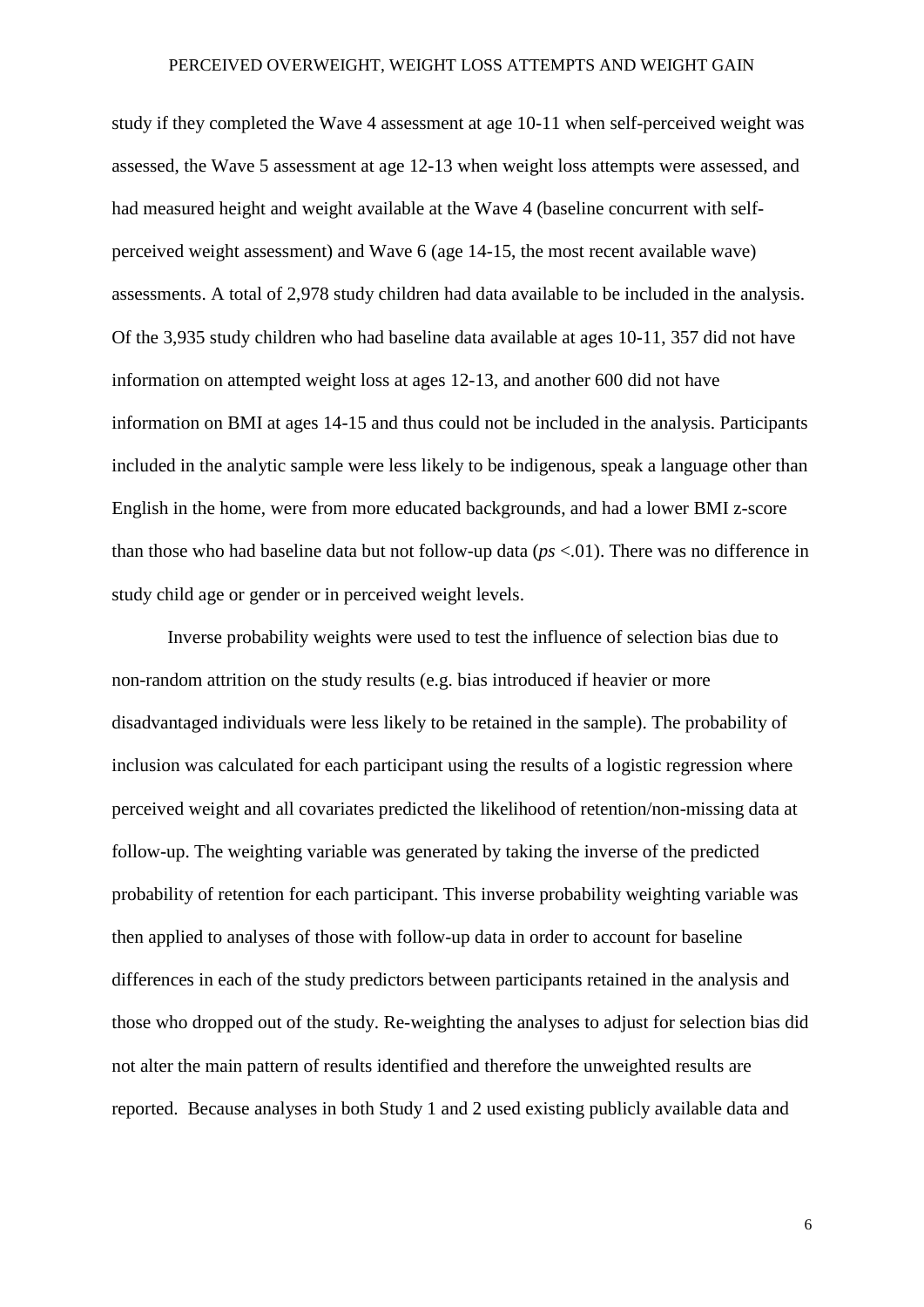both ethical approval and participant consent were obtained when the data were originally collected, formal ethical approval of the present analyses was deemed unnecessary. *Measures*

*Perceived weight*. Children self-reported on their health and well-being through Audio Computer Assisted Self-Interview Software (ACASI). The use of ACASI allowed children to respond privately to questions directly on a computer without fear of being overheard. At age 10-11, children reported on their perception of their own body size with a 7-body version of the Contour Drawing Rating Scale (Thompson & Gray, 1995). Seven body sizes in ascending order were shown to children, and the children were asked 'which picture looks most like your body shape?' Participants selected one of the seven figures; higher numbers indicated a larger perceived body size.

*Weight loss attempts*. At age 12-13, through ACASI, children were asked to "pick the answer that shows what you are trying to do about your weight now." Response options were lose weight, gain weight, stay the same weight, and I am not trying to do anything about my weight. Study children who chose "lose weight" were classified as attempting weight loss; this group was compared against the other three response options.

*Study child BMI*. Trained staff measured the weight and height of the study children at each assessment. Children were instructed to wear light clothing. Weight was measured with a bathroom glass scale to the nearest 50 grams. Height was measured with a portable stadiometer to the nearest 0.1cm. Growth charts from the Centers for Disease Control and Prevention (CDC) (Must & Anderson, 0000) were used to convert the measurements into age and sex specific BMI-Z scores at each assessment.

*Covariates.* Demographic factors associated with child weight were included as covariates: sex and age of the child, child ethnicity (indigenous versus not indigenous),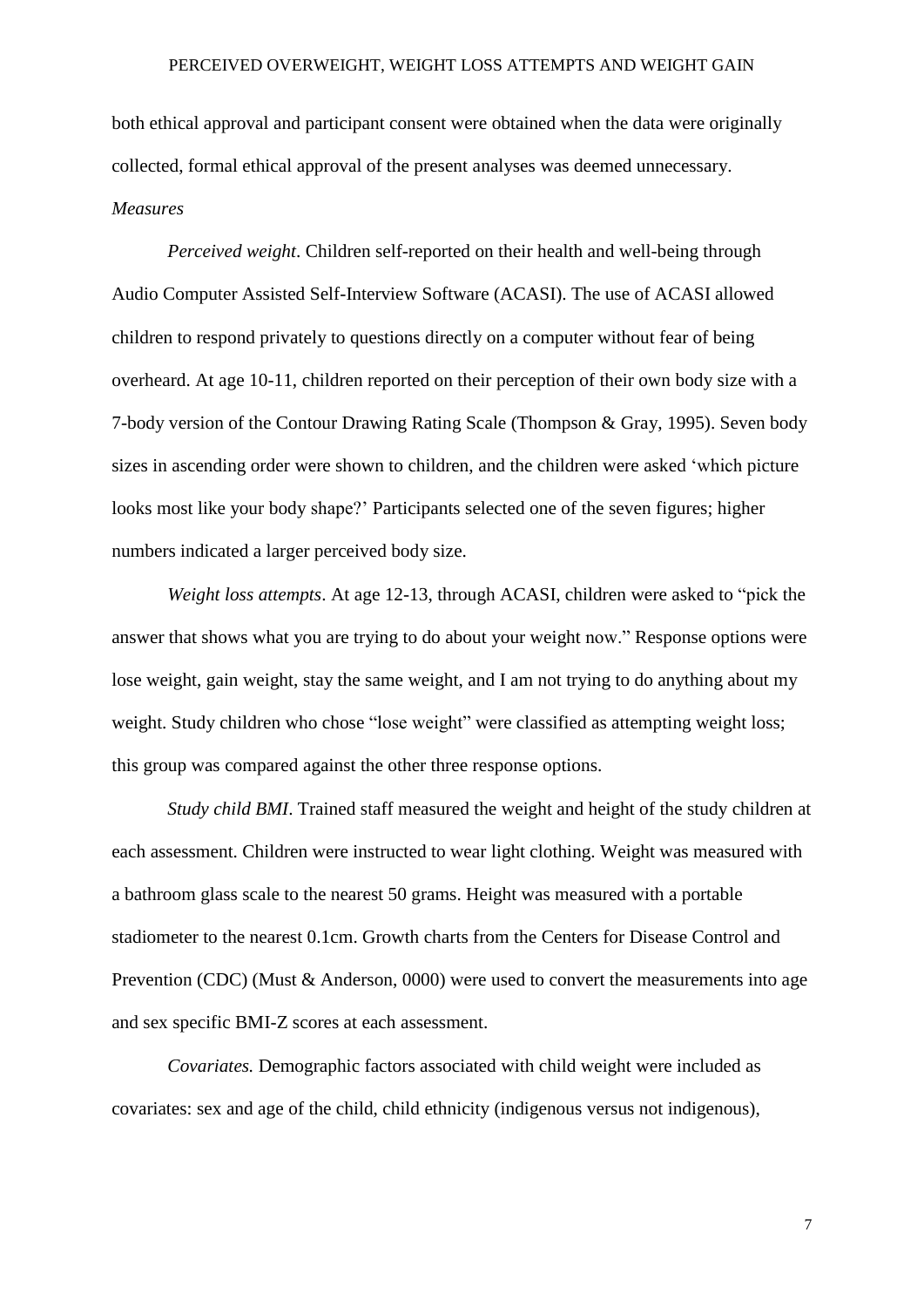household language use (language other than English spoken in the home versus English spoken in the home), mother's education, and baseline child BMI-Z score.

*Analytic strategy.* The first aim was to establish whether perceived weight at baseline predicted weight gain from baseline to follow-up. Specifically, the relation between perceived weight at baseline and BMI-Z scores at follow-up was tested in a model adjusting for baseline BMI-Z scores and potential confounds described above using OLS regression analysis. Next, mediation analysis was employed to test whether weight gain attributable to participants' weight perceptions could be explained by weight loss attempts. To demonstrate successful mediation an association must exist (total effect; path *c*) between the independent variable (perceived weight) and the dependent variable (weight gain); an association must be present between the independent variable and the mediator (subsequent weight loss attempts; path *a*); and a link must exist between the mediator and the dependent variable (i.e. weight loss attempts predict increased weight gain over the period of the study; path *b*). Having established that the preconditions for mediation were present, the *khb* command in STATA Version 13 (Karlson, Holm, & Breen, 2012; Kohler, Karlson, & Holm, 2011) was then used to establish the significance levels of the indirect effect (*ab*). This method is appropriate for decomposing the total effect of perceived overweight into a direct effect and an indirect pathway through weight loss attempts and also estimating the proportion of the total effect explained by the indirect path. This approach was used because the dichotomous nature of our weight loss mediator variables can present problems for the standard product of coefficients approach.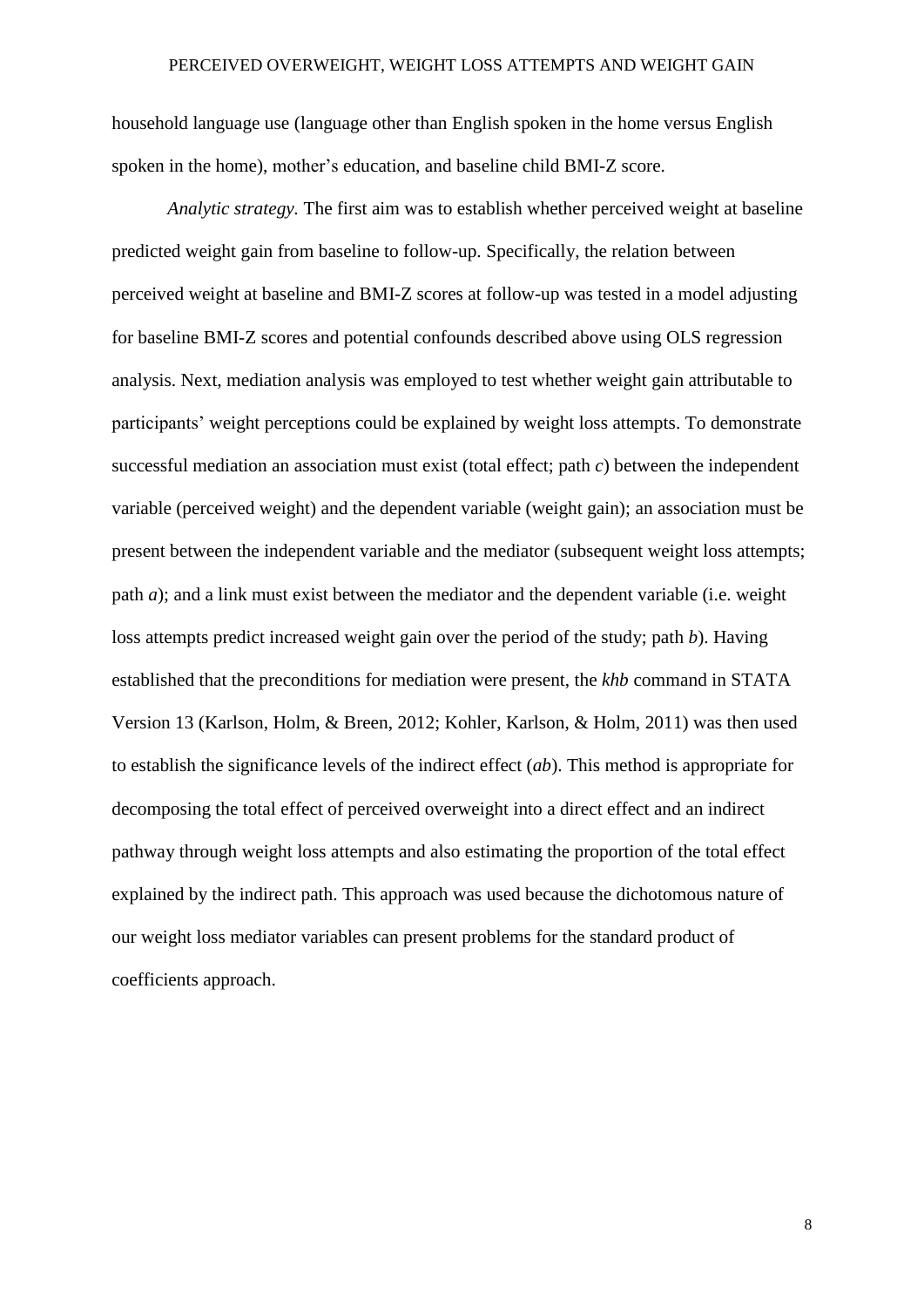## Table 1

| Characteristic                    | Statistic               |
|-----------------------------------|-------------------------|
| Perceived weight <sup>a</sup>     | $M = 3.86, SD = .87$    |
| Age (years)                       |                         |
| <b>Baseline</b>                   | $M = 10.31, SD = .46$   |
| Follow-up                         | $M = 14.40, SD = .49$   |
| Sex (% female)                    | 48.69                   |
| Indigenous (%)                    | 1.81                    |
| Language other than English (%)   | 7.15                    |
| Language unknown (%)              | 2.25                    |
| Mother's Education <sup>b</sup>   | $M = 5.37, SD = .97$    |
| Body mass index $(kg/m2)$ z-score |                         |
| <b>Baseline</b>                   | $M = .31, SD = 1.01$    |
| Follow-up                         | $M = .35$ , $SD = 1.09$ |
| Weight loss attempt (%)           | 33.58                   |

*Participants' Characteristics in Study 1 (N = 2,978)*

<sup>a</sup> Participant's indicated which of seven figures most resembled their body shape; higher numbers indicated a larger perceived body size.

bMother's education was scored on a scale from 1 (Never attended school) to 6 (Year 12 or equivalent).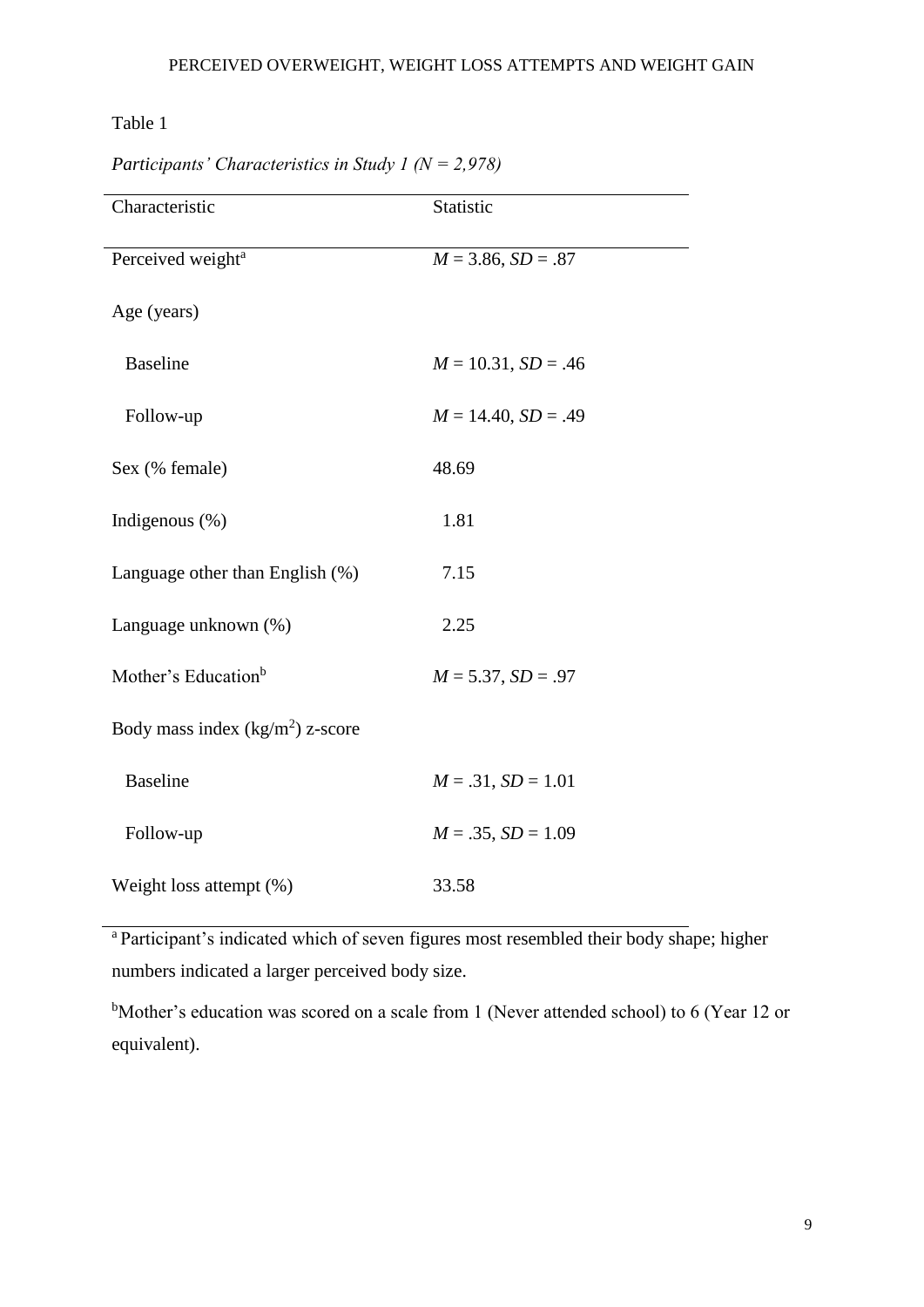#### *Results*

Descriptive statistics for all study variables are shown in Table 1. At the age 10-11 baseline assessment, participants, on average perceived their bodies to be close to the middle figure of the seven bodies of the Contour Drawing Rating Scale (M=3.86, SD=.87). A total of 33.6% of the sample reported that they were trying to lose weight at the age 12-13 assessment. As expected, adolescents who reported attempting weight loss perceived themselves as heavier than adolescents who were not attempting weight loss ( $M = 4.28$  [ $SD =$ .84] versus  $M = 3.65$  [*SD*=. 81],  $p < 01$ ).

Consistent with previous research on older adolescents and adults, self-perceived weight was associated with greater weight gain: study children who perceived themselves as heavier tended to gain more weight between age 10-11 and 14-15 than study children who perceived themselves as lighter ( $b = 0.06$ ,  $SE = 0.02$ ,  $t(2969) = 2.92$ ,  $p < .01$ ), as shown in Table 2. Self-perceived weight at age 10-11 was also associated with currently trying to lose weight at age 12-13 ( $OR = 1.31$ ,  $95\%$   $CI = [1.15, 1.49]$ ,  $p < .001$ ), and currently trying to lose weight at age 12-13 was associated with greater weight gain by age 14-15 ( $b = 0.16$ ,  $SE =$ 0.03,  $t(2968) = 4.81$ ,  $p < .001$ ).

Formal mediation analysis confirmed that weight loss attempts at age 12-13 mediated, in part, the association between a higher self-perceived weight at age 10-11 and weight gain between 10-11 and 14-15 (indirect effect of weight loss attempts =  $0.01$ , 95% CI =  $[0.004]$ , 0.015],  $p < .001$ ). This indirect effect accounted for 16% of the total effect.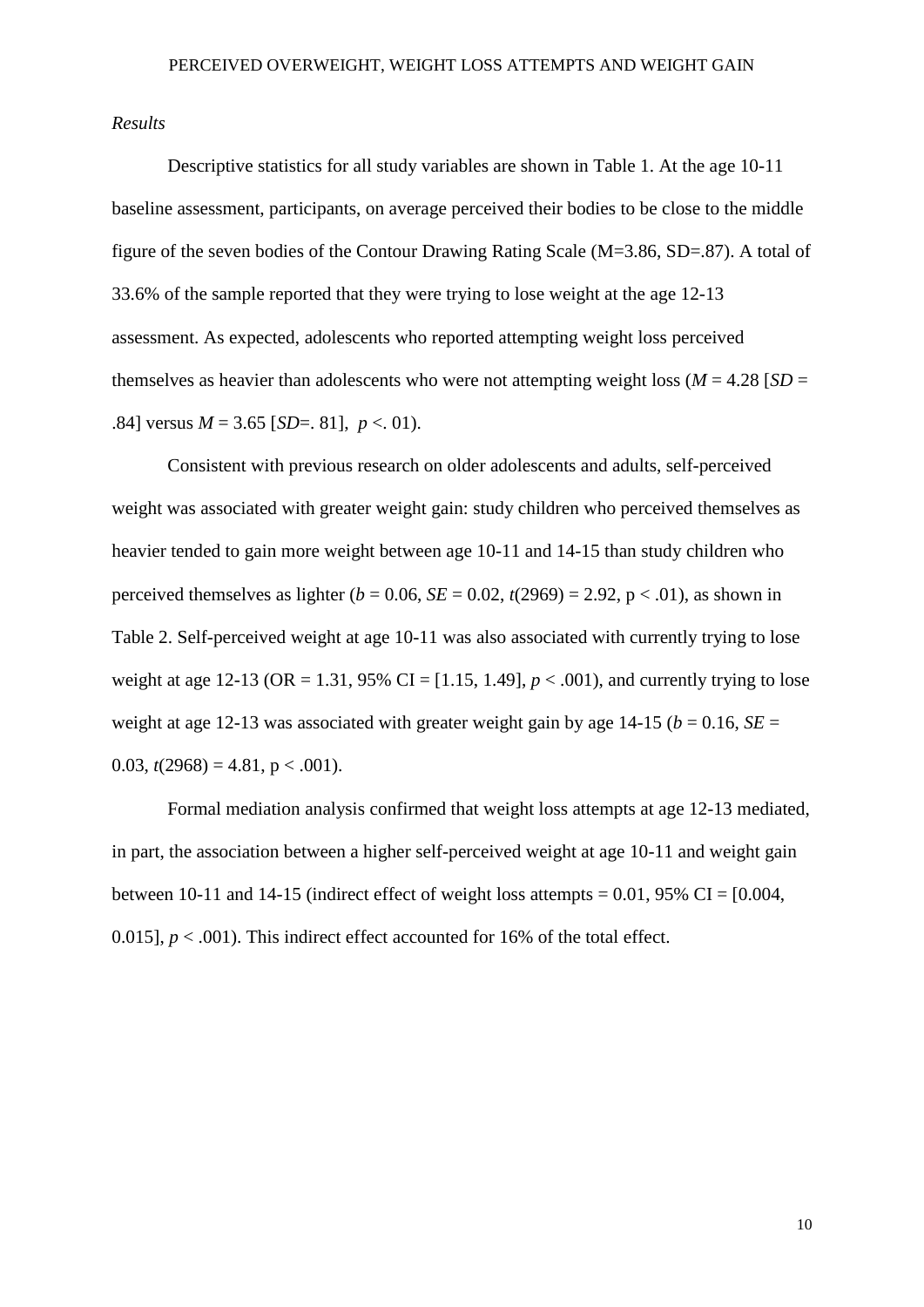## Table 2.

*Results for Study 1: Weight Loss Attempts as Mediators of the Effect of Perceived Weight on Weight Gain over 4 years in Study 1 (LSAC; N = 2,978)*

|                                                      | Point     | <b>SE</b> | 95% CI             | Effect |  |
|------------------------------------------------------|-----------|-----------|--------------------|--------|--|
|                                                      | Estimate  |           | Lower; Upper       | ratio  |  |
| Path a                                               |           |           |                    |        |  |
| Perceived weight ->                                  | $1.31***$ | 0.09      | [1.15; 1.49]       |        |  |
| weight loss attempts                                 |           |           |                    |        |  |
| Path b                                               |           |           |                    |        |  |
| Weight loss attempts ->                              | $0.16***$ | 0.03      | [0.10;<br>$0.23$ ] |        |  |
| weight gain                                          |           |           |                    |        |  |
| Path $c$                                             |           |           |                    |        |  |
| Perceived weight ->                                  | $0.06**$  | 0.02      | [0.02;<br>0.10]    |        |  |
| weight gain                                          |           |           |                    |        |  |
| Path $c^{\prime}$                                    |           |           |                    |        |  |
| Perceived overweight ->                              | $0.05*$   | 0.02      | [0.01;<br>$0.09$ ] |        |  |
| weight gain                                          |           |           |                    |        |  |
| Indirect effect (ab)                                 |           |           |                    |        |  |
| Via weight loss attempts                             | $0.01***$ | 0.003     | [0.004; 0.015]     | 0.16   |  |
| Note: The effect ratio is the indirect effect/ $c$ . |           |           |                    |        |  |

\**p* < .05. \*\**p* < .01. \*\*\**p* < .001.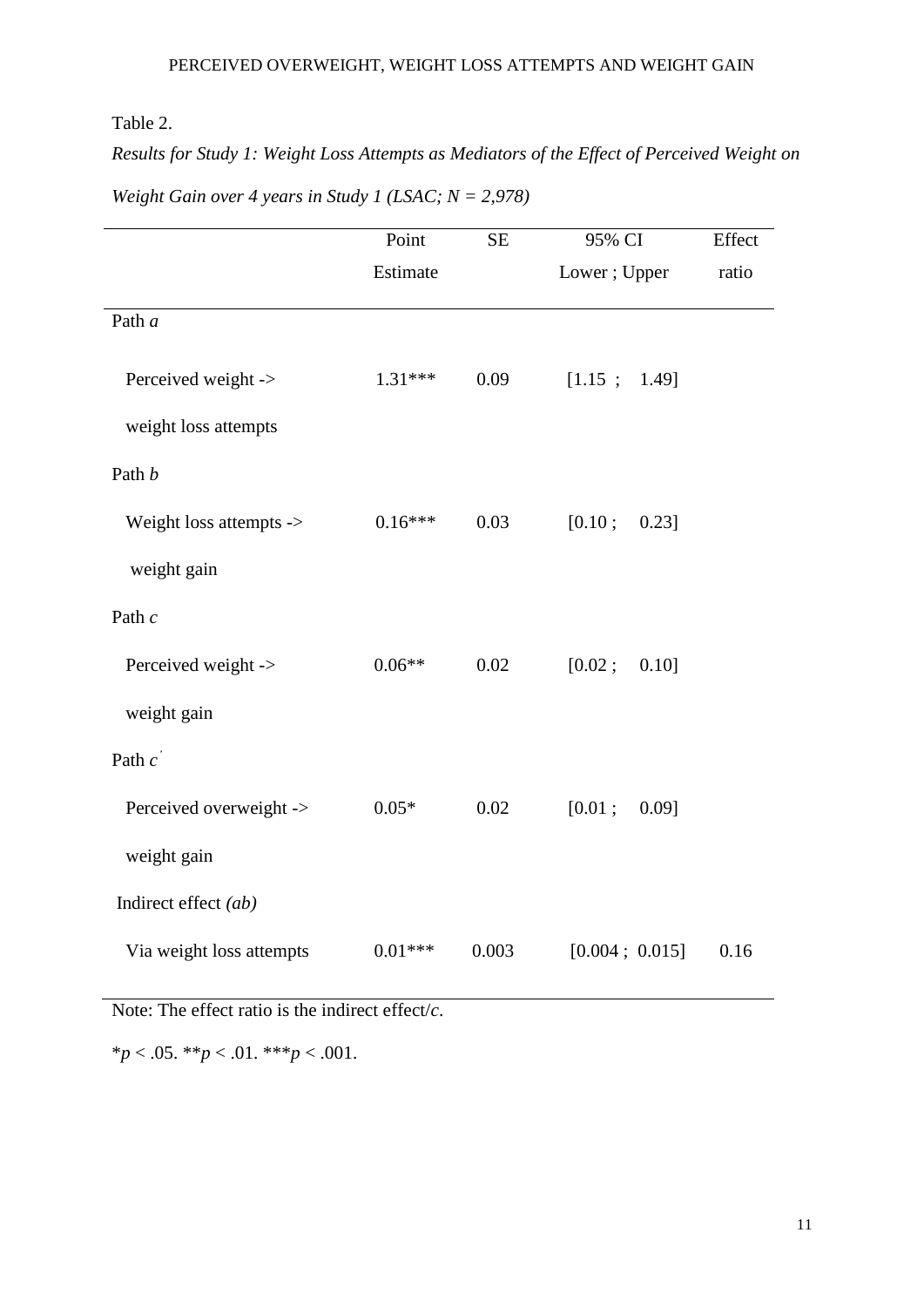In Study 1 self-perceived weight status was associated with increased weight gain and weight loss attempts mediated this relation. A limitation of Study 1 was that the measure of selfperceived weight status only permitted an examination of the association between a heavier perceived weight status and weight gain; the nature of the measure did not allow for dichotomous categorization of participants as identifying (vs. not) as being 'overweight'. Study 2 addressed this and investigated whether similar findings were observed when weight gain was examined across adolescence into young adulthood in a different cultural context.

## **Study 2**

#### *Method*

*Participants and procedure.* In this study, data from the National Longitudinal Study of Adolescent Health was used (Add Health) (Harris et al., 2009), a nationally representative, longitudinal survey of adolescents in grades 7-12 at initial recruitment in the school year 1994-1995 (Wave 1). Data were drawn from the public-use Add Health dataset comprised of a randomly selected sample of half of the core study sample and half of the African-American oversample. The analysis included participants who took part in Wave 2 (1996; the first wave where height and weight were measured by trained interviewers), Wave 3 (2001– 2002), and Wave 4 (2008–2009) with complete data on baseline covariates (including education drawn from Wave 3) and the three main study variables: perceived weight, weight loss attempts, and BMI at baseline and follow-up. Of the 4,743 participants with available baseline data, 1,518 were excluded from the present analysis due to missing information on weight loss attempts in Wave 3 ( $N = 983$ ), on educational attainment ( $N = 3$ ), and on BMI at follow-up ( $N = 532$ ). Those included in the current analysis were more likely to be female (p  $< .001$ ), non-Hispanic ( $p < .001$ ), non-Black ( $p < .001$ ), younger at baseline ( $p < .01$ ), and to perceive themselves as overweight ( $p < .05$ ) compared with participants missing follow-up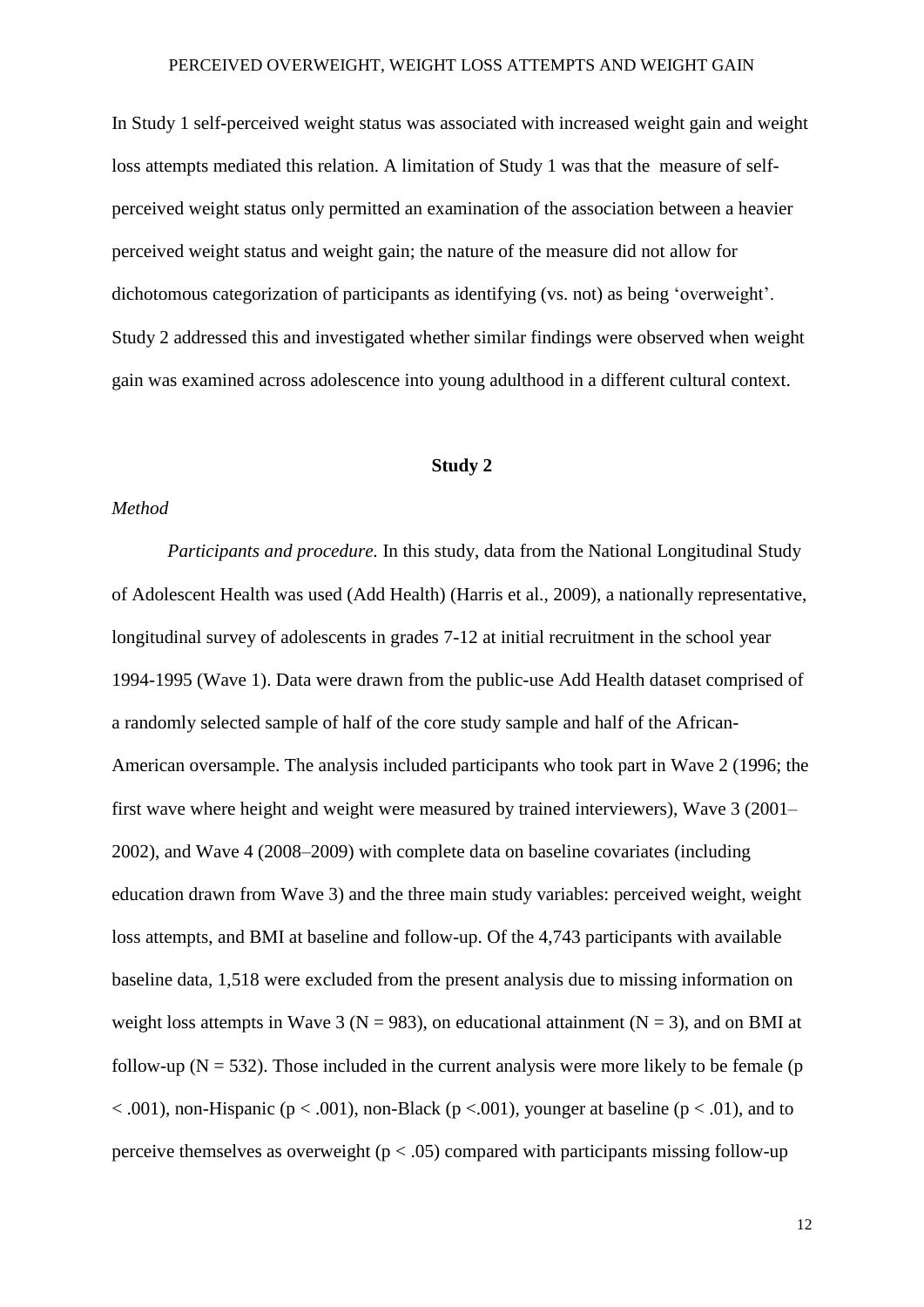data. As in study 1 weighting the analyses to account for attrition bias did not alter the main pattern of results, so the unweighted analyses are reported. The study sample  $(N = 3,225)$  was comprised of 1,440 (44.7%) men and 1,785 (55.3%) women who were, on average 16.47 years old  $(SD = 1.59)$  at baseline and 28.43 years old  $(SD = 1.61)$  at follow-up. *Measures*

*Perceived weight.* Weight self-perception was assessed in Wave 2 using participants' response to the item "*How do you think of yourself in terms of weight?*"*.* Participants selected one of the following response options:  $1 = \text{very}$  underweight,  $2 = \text{slightly}$  underweight,  $3 =$ about the right weight,  $4 =$  slightly overweight,  $5 =$  very overweight. Participants selecting "slightly overweight" or "very overweight" were categorized as perceiving themselves as overweight. The remaining participants (i.e. those selecting "very underweight", "slightly underweight", or "about the right weight") were contrasted with this group.

*Weight loss attempts.* As part of Wave 3 of Add Health participants responded to the question "*What are you currently doing about your weight? Are you trying to lose weight,* gain weight or bulk up, or stay the same weight – or are you not trying to do anything about *your weight?"*. Those who selected "lose weight" were classified as attempting weight loss and this group was contrasted with the remainder of the sample who had no current weight loss intentions.

*Weight gain.* Trained interviewers assessed height and weight at baseline and followup which were used to calculate BMI  $(kg/m<sup>2</sup>)$  at both time-points.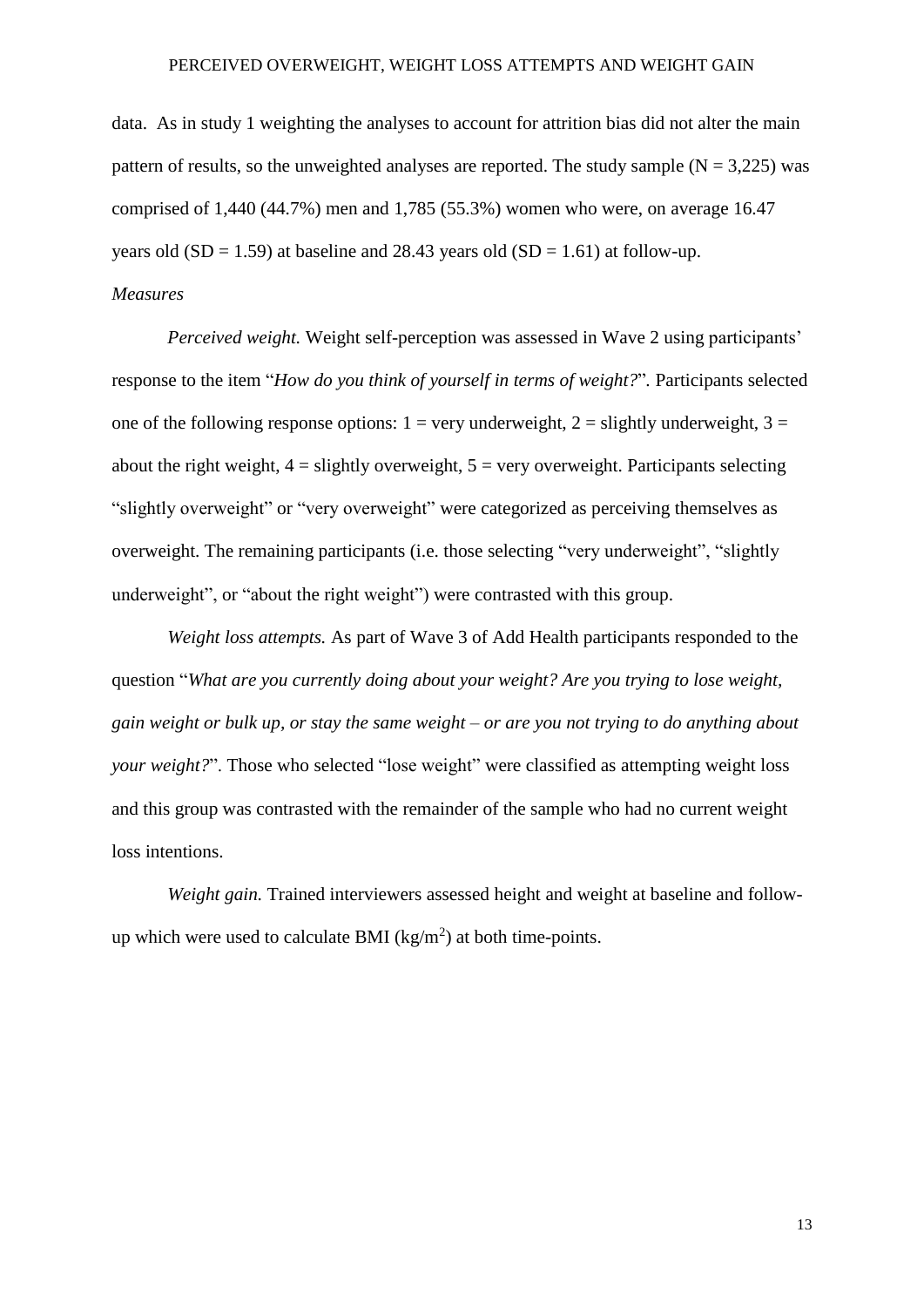Table 3.

| Characteristic                       | Statistic                 |
|--------------------------------------|---------------------------|
| Perception of self as overweight (%) | 32.81                     |
| Age (years)                          |                           |
| <b>Baseline</b>                      | $M = 16.47, SD = 1.59$    |
| Follow-up                            | $M = 28.43$ , $SD = 1.61$ |
| Sex (% female)                       | 55.34                     |
| Ethnicity (%)                        |                           |
| Hispanic                             | 10.41                     |
| <b>Black</b>                         | 22.29                     |
| Asian                                | 3.44                      |
| Native American                      | 2.11                      |
| Other                                | 0.78                      |
| White                                | 60.96                     |
| Education <sup>a</sup>               | $M = 13.14, SD = 1.92$    |
| Body mass index $(kg/m2)$            |                           |
| <b>Baseline</b>                      | $M = 23.14$ , $SD = 5.09$ |
| Follow-up                            | $M = 29.07$ , $SD = 7.50$ |
| Weight loss attempt (%)              | 34.45                     |

*Participants' Characteristics in Study 2 (N = 3,225)*

<sup>a</sup>Education was scored on a scale from 6 (6th grade) to 22 (5 or more years of graduate school) and indicates the highest level of education achieved at the Wave 3 assessment.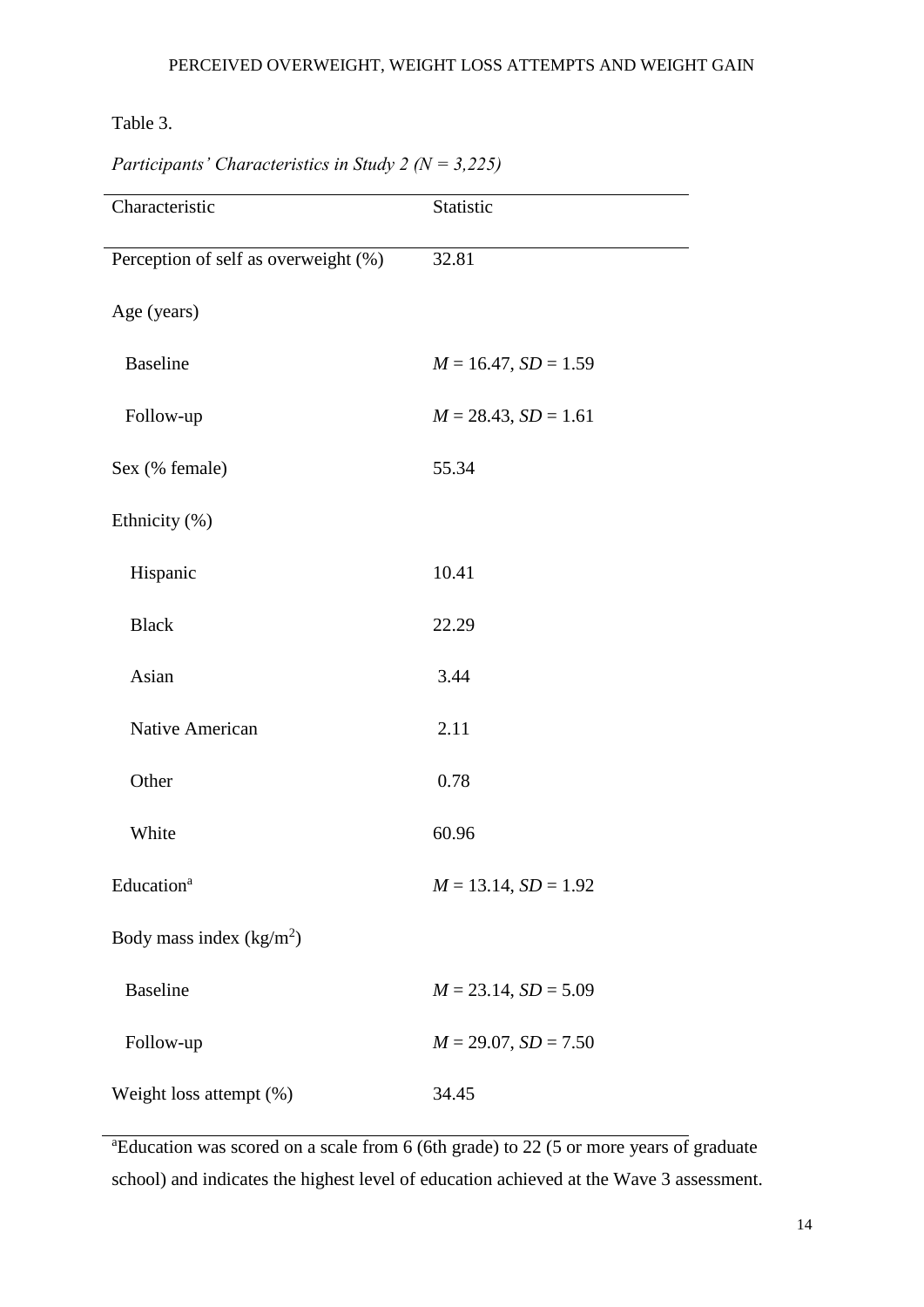*Analytical Strategy.* The same strategy described in Study 1 above was used to test whether weight loss attempts mediated the relation between whether the participant perceived him- or herself as overweight at baseline and BMI at follow-up in a model that adjusted for baseline BMI and potential confounds: age, sex, race, and education.

## *Results*

Of the 3,225 participants, at baseline 32.8% indicated they perceived themselves as being overweight, whereas the remaining 67.2% of the sample did not, as shown in Table 3. Across the full sample 34.5% reported that they were attempting weight loss in the intervening period between baseline and follow-up. As expected, the proportion of participants attempting weight loss was markedly increased among those who perceived themselves as overweight compared to those who did not  $(57.1\% \text{ vs. } 23.4\%, \text{ p} < .001)$ .

Perceiving oneself as overweight (vs. not) was associated with increased weight gain between baseline and follow-up ( $b = 1.18$ ,  $SE = 0.23$ ,  $t(3214) = 5.02$ ,  $p < .001$ ), in a model adjusted for initial BMI levels and covariates (Table 4). Further, those who perceived themselves as overweight at baseline were more likely than other participants to subsequently engage in weight loss attempts in a fully adjusted model ( $OR = 1.84$ , 95% CI = [1.50, 2.24], *p* < .001). As anticipated, engaging in weight loss attempts was associated with increased weight gain over the course of the study  $(b = 2.22, SE = 0.20, t(3213) = 10.89, p < .001)$ . Finally, including weight loss attempts in a model examining the link between perceiving oneself as overweight and weight gain diminished the strength of this association (model without weight loss attempts –  $b = 1.18$ ,  $SE = 0.23$ ,  $t(3214) = 5.02$ ,  $p < .001$ ; model with weight loss attempts – *b* = 0.86, *SE* = 0.23,  $t(3213) = 3.71$ ,  $p < .001$ ). Formal mediation analysis confirmed that weight loss attempts mediated the association between self-perceived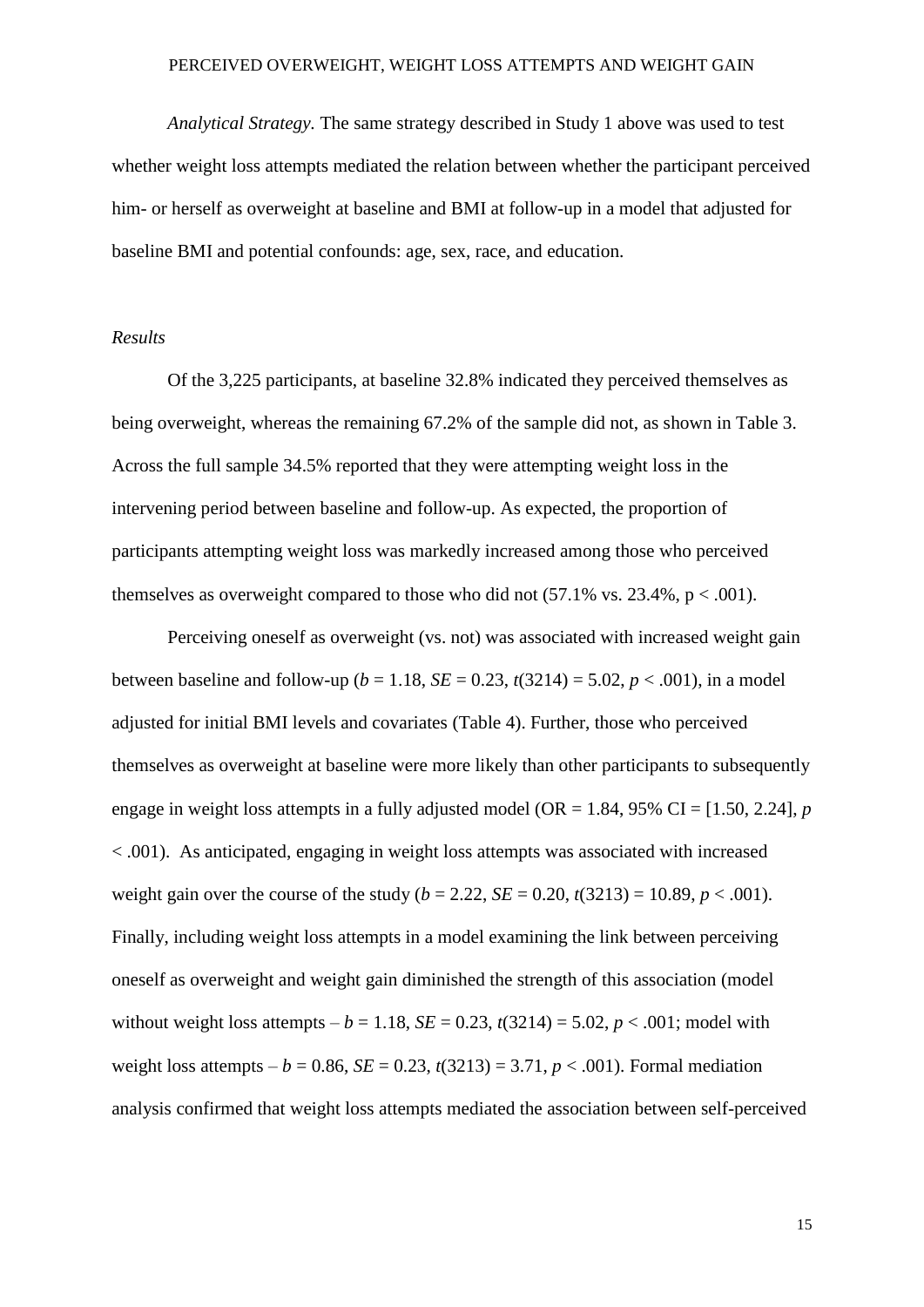overweight and weight gain (indirect effect of weight loss attempts =  $0.32$ ,  $95\%$  CI =  $[0.21$ , 0.43],  $p < .001$  and showed that this indirect effect accounted for 27% of the total effect.

## Table 4.

*Results for Study 2: Weight Loss Attempts as Mediators of the Effect of Perceived Overweight on Weight Gain over 12 years in Study 2 (Add Health; N = 3,225)*

|                          | Point     | <b>SE</b> | 95% CI       | Effect |
|--------------------------|-----------|-----------|--------------|--------|
|                          | Estimate  |           | Lower; Upper | ratio  |
| Path a                   |           |           |              |        |
| Perceived overweight ->  | $1.84***$ | 0.19      | [1.50; 2.24] |        |
| weight loss attempts     |           |           |              |        |
| Path b                   |           |           |              |        |
| Weight loss attempts ->  | $2.22***$ | 0.20      | [1.83; 2.63] |        |
| weight gain              |           |           |              |        |
| Path $c$                 |           |           |              |        |
| Perceived overweight ->  | $1.18***$ | 0.23      | [0.72; 1.65] |        |
| weight gain              |           |           |              |        |
| Path $c^{\prime}$        |           |           |              |        |
| Perceived overweight ->  | $0.86**$  | 0.23      | [0.41; 1.32] |        |
| weight gain              |           |           |              |        |
| Indirect effect (ab)     |           |           |              |        |
| Via weight loss attempts | $0.32***$ | 0.06      | [0.21; 0.43] | 0.27   |

Note: The effect ratio is the indirect effect/*c*.

\**p* < .05. \*\**p* < .01. \*\*\**p* < .001.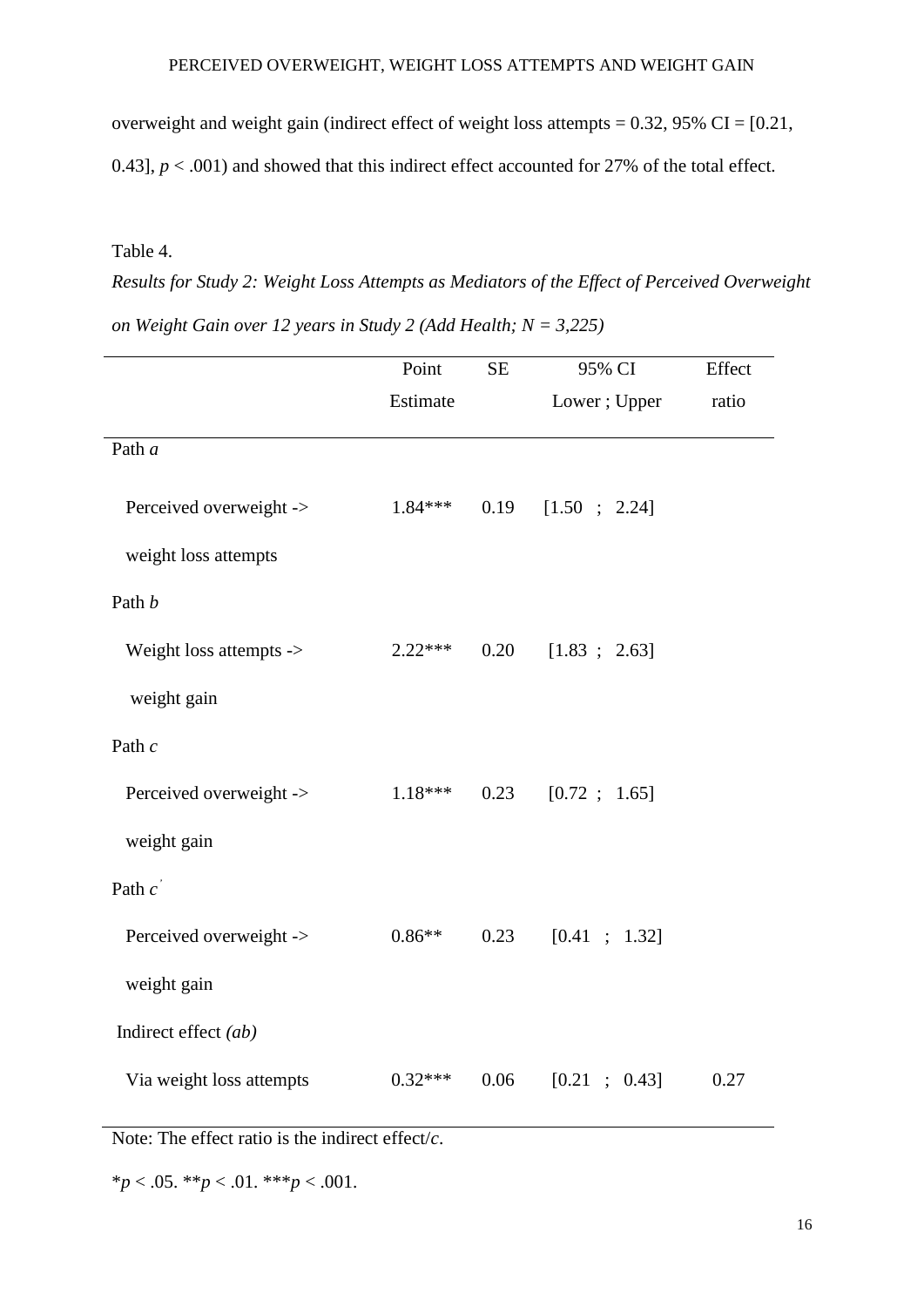#### **Sensitivity Analyses**

Whether the main findings were observed when male and female participants were examined separately in isolation, as well in participants that were objectively classed as having an overweight/obese weight status at baseline and those below this weight was examined. For male participants, both Study 1 (22.2%) and Study 2 (14.1%) indicated that weight loss attempts significantly mediated the relation between self-perceived weight status and weight gain. The same mediation results were observed when focusing on females in Study 1 (10.9%) and Study 2 (42.9%). Multiple-group path analysis showed that the gender difference in the magnitude of the indirect effect of weight loss attempts was not statistically significant in Study 1 (male – female difference:  $b = 0.005$ ,  $SE = 0.006$ ,  $p = 0.34$ ) or Study 2 (male – female difference:  $b = -0.17$ , SE = 0.12, p = 0.15).

Among participants that were of overweight/obese status in Study 1 there was no evidence for a significant mediation effect. In Study 2 (10.1%) weight loss attempts did mediate the relation between self-perceived weight status and weight gain for this group. For participants with a BMI below the overweight/obese level in Study 1 (28.9%) and in Study 2 (42.8%) weight loss attempts significantly mediated the relation between self-perceived weight status and weight gain. Multiple-group path analysis revealed that the size of the indirect effect of weight loss attempts did not differ significantly between those of overweight/obese status and those with BMI levels below this range in Study 1 (overweight/obese status – BMI  $\leq 25$  kg/m<sup>2</sup> difference:  $b = -0.007$ , SE = 0.005, p = 0.15) or Study 2 (overweight/obese status – BMI  $\leq$  25 kg/m<sup>2</sup> difference: *b* = -0.19, SE = 0.12, p = 0.09).

To summarize, in all but one of the eight subgroup analyses there was evidence for an indirect effect of weight loss attempts and we did not find statistically significant gender or weight status related differences in the magnitude of the indirect effects identified.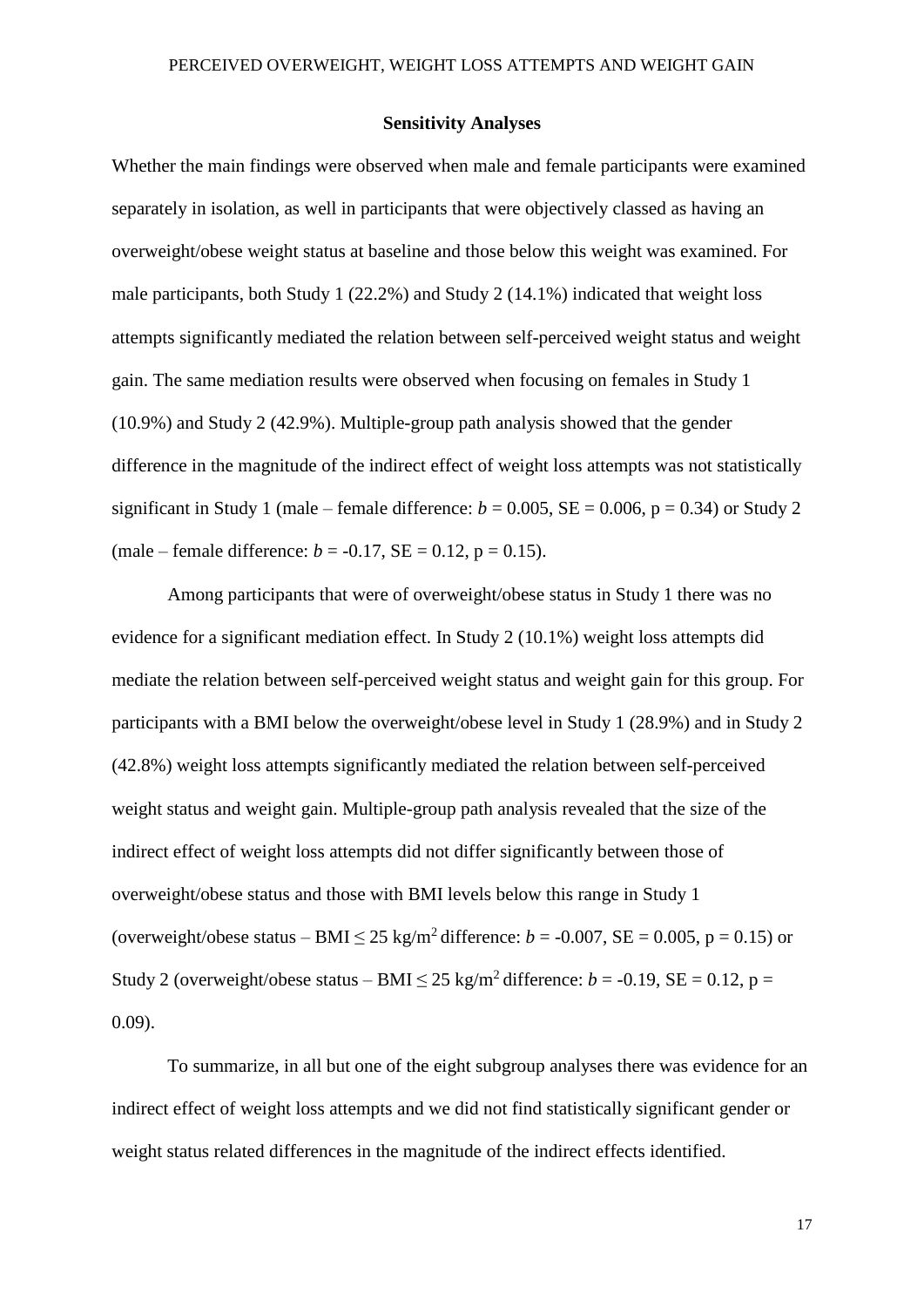#### **General Discussion**

Across two studies adolescents and young adults who perceived their weight status to be heavier were more likely to attempt weight loss in the future and these weight loss attempts predicted an increase in weight gain over time. These results shed light on previous observations that self-perception of overweight is associated with a greater motivation and efforts to lose weight (Yaemsiri et al., 2011) but paradoxically also with increased weight gain (Robinson et al., 2015). These findings indicate that perceiving one's own weight status as being 'overweight' may increase the likelihood that a young person attempts weight loss and it is these weight loss attempts that appear key in explaining why self-perceived overweight predicts an elevated weight gain trajectory over time.

In both studies weight loss attempts mediated the relation between self-perceived weight status and weight gain, but only partially so. This suggests that there are likely to be other pathways that explain why self-perceived weight status is associated with weight gain. For example, experimental work indicates that young adults made to feel 'overweight' consume more high calorie snack food (Incollingo Rodriguez, Heldreth, & Tomiyama, 2016). Moreover, a fear of negative evaluation because of one's weight status could result in avoidance of physical activity (Atlantis, Barnes, & Ball, 2008; Seacat & Mickelson, 2009). The stress attached to self-identifying as being part of a stigmatised social group may also be harmful to psychological well-being (Atlantis & Ball, 2008) and this could impede weight management. The association between self-perception of overweight and weight gain may be in part explained by body image. For example, dissatisfaction with one's body size has been shown to be a predictor of weight gain among young people (Loth, Watts, van den Berg, & Neumark-Sztainer, 2015) and it is likely that body dissatisfaction is relatively high among individuals who identify that they are overweight (Voelker, Reel, & Greenleaf, 2015). There is also evidence that self-perceived overweight is associated with unhealthy dieting practises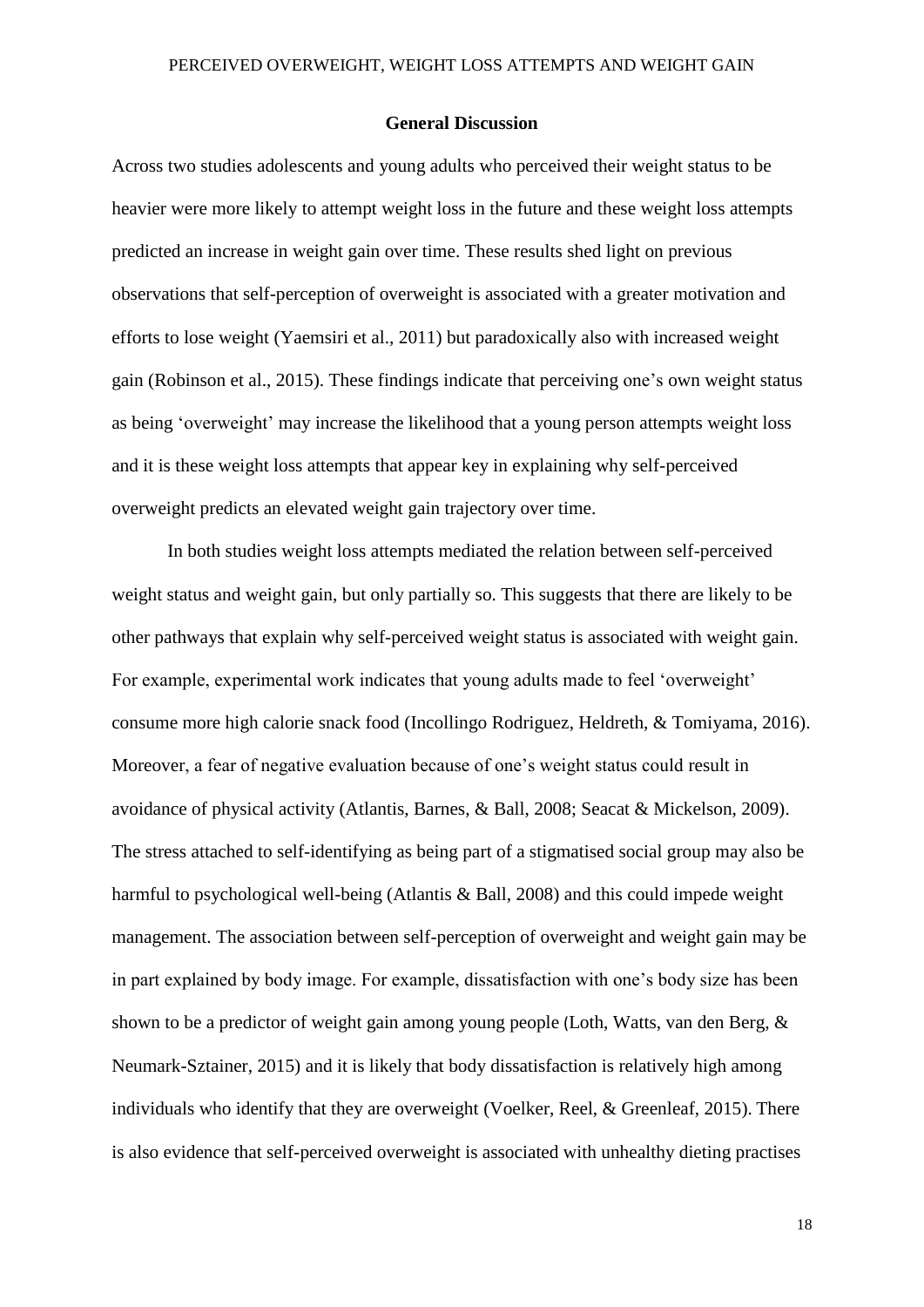that could 'backfire' and promote weight gain (Hadland, Austin, Goodenow, & Calzo, 2014; Sonneville, Thurston, Milliren, Gooding, & Richmond, 2016).

The design of the present studies prohibits causal inferences. Although it seems reasonable to assume that self-identifying one's own weight status as being overweight promotes motivations and efforts to lose weight, there is debate about the causal role that dieting and attempted weight loss have on weight gain. One viewpoint is that dieting or attempts at weight loss may actually play a causal role in weight gain (Dulloo & Montani, 2015; Polivy & Herman, 1987) and the present observational findings align with this contention. However, individuals who attempt weight loss may have a predisposition towards weight gain and weight loss attempts therefore act as a proxy for weight gain, rather than a cause (Lowe, 2015). Moreover, dieting is likely to be beneficial for some individuals and it is likely that how weight loss is attempted is important in predicting whether or not weight loss or weight gain occurs (Johnson, Pratt, & Wardle, 2012). The measures available in the present studies were not fine grained enough to be able to examine this question adequately, but further work addressing this question would be valuable. For example, among young people we presume that 'unhealthy' weight control methods may promote disordered eating patterns and will therefore be counterproductive to weight in the long-term (Neumark-Sztainer et al., 2012), whereas well informed and correctly supervised changes to diet and physical activity would have a more beneficial effect.

Further work examining the causal role that perceptions of weight status have on health relevant behaviour would also be informative. There is a small amount of experimental work indicating that informing young adults that they are 'overweight' may be damaging to selfesteem (Essayli, Murakami, Wilson, & Latner, 2016; Ogden & Evans, 1996) and a recent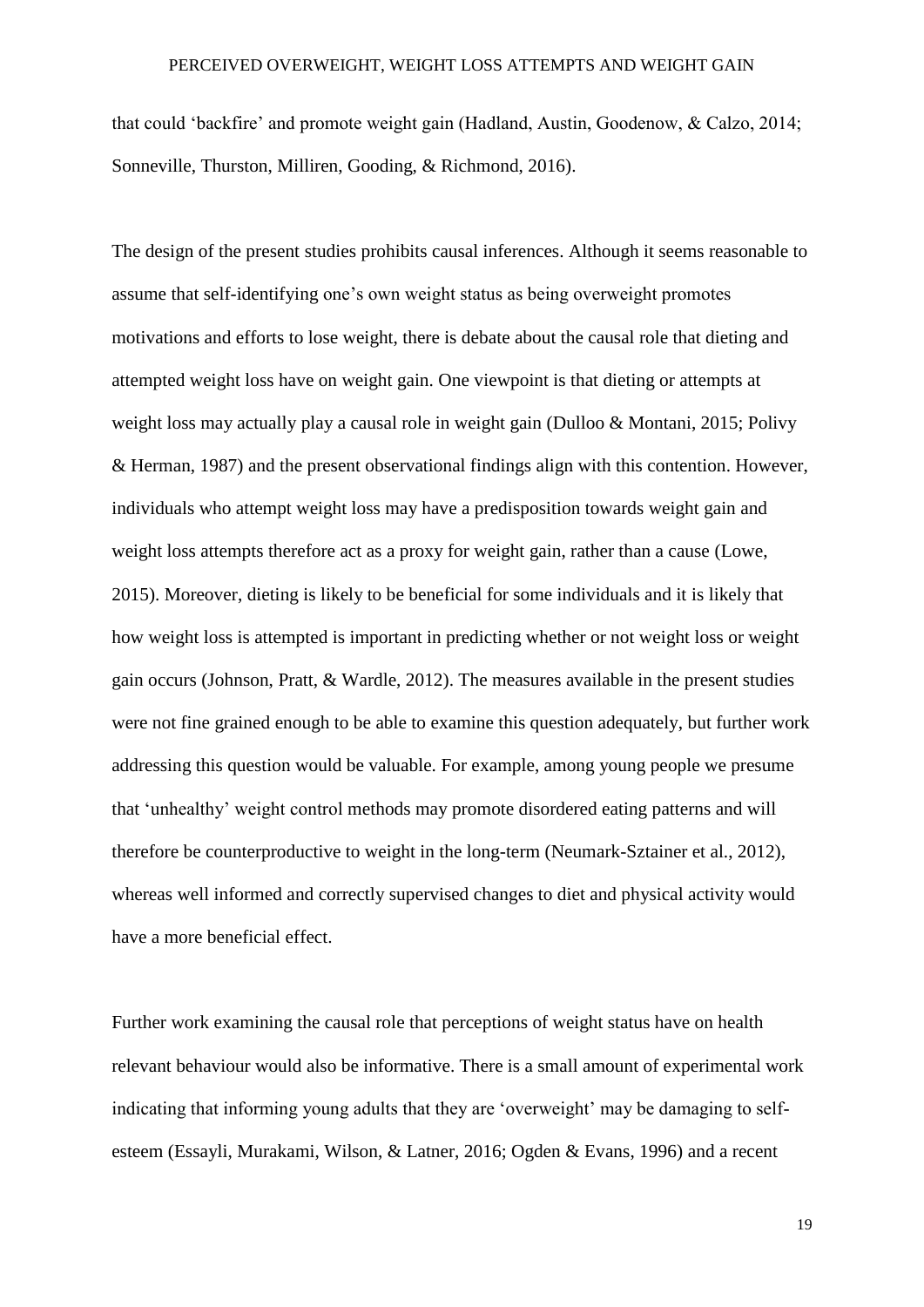quasi experimental study found that informing young females (but not males) that they were overweight was associated with a small increase in weight gain over time (Almond et al., 2016). Although there are theoretical reasons to posit why and how self-perception of overweight may be detrimental to self-regulation and weight management, further evidence is needed to address these questions. One proposition with some empirical support is that awareness of stigma surrounding overweight/obesity may wear down self-control and promote over-eating among individuals who self-identify as being overweight (Major, Hunger, Bunyan, & Miller, 2014; Schvey, Puhl, & Brownell, 2011).

The longitudinal design and replication of results across two different cultural contexts are both strengths of the present research. The present studies focused on adolescence and young adulthood. It would now be informative to investigate whether the same pattern of results would be observed among older participants. For example, it is plausible that because adolescence and young adulthood is a life period in which concerns about social acceptance are likely to be salient, this may result in self-identifying as being overweight being particularly distressing. Likewise, adolescents may be less knowledgeable about healthy weight control practices and therefore attempt weight loss in different ways to older adults. A further limitation of the present work was that due to data available we were unable to examine whether similar patterns of results are observed across different ethnic groups, so further work will be better suited to address this. A limitation of Study 1 was that the measure of self-perceived weight status (body figure scale) did not allow for dichotomous categorization of participants as identifying (vs. not) as being 'overweight'. This may account for why a smaller mediation effect was observed in Study 1 than in Study 2 (in which the measure used did allow for dichotomous categorization).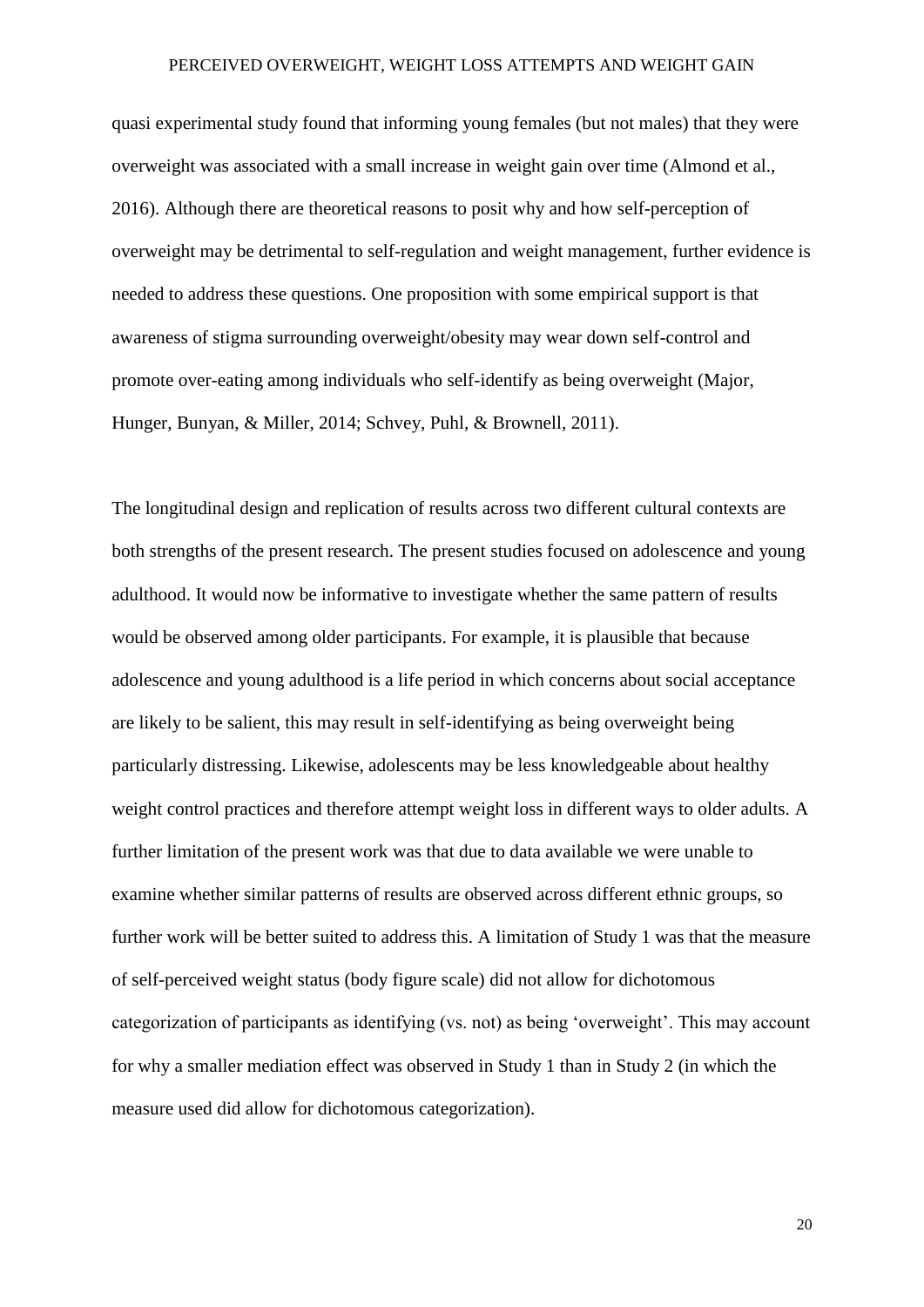These limitations aside, the public health relevance of the present research warrants consideration. Individuals failing to identify that they are overweight has been assumed to be detrimental to weight management efforts and fewer individuals with overweight and obesity are correctly identifying their weight status since the emergence of the 'obesity crisis' (Johnson et al., 2008) and therefore less likely to attempt weight loss (Snook et al., 2017). Failures by healthcare professionals to notify their patients with overweight or obesity of their weight status or encourage weight loss attempts have also been identified as a cause for concern (Perrin, Skinner, & Steiner, 2012). Examination of the effectiveness of public health approaches that result in young people self-identifying as being overweight is therefore warranted. The association between self-perception of overweight and weight gain is a delicate issue for public health intervention. Given the adverse consequences of overweight and obesity and health benefits of weight loss (Hamman et al., 2006), motivating individuals to want to lose weight is of importance and self-perceiving oneself as being overweight is a likely motivator for weight loss. Therefore, removing the stigma attached to overweight and obesity and ensuring individuals have the appropriate support required for long-term weight loss may be ways to ensure that accurate self-perception of overweight can motivate healthy behavior change.

### **Contributions**

All authors were responsible for the study design. Daly and Sutin were responsible for the analysis of the studies reported. All authors drafted and approved the final version of the manuscript.

#### **References**

Almond, D., Lee, A., & Schwartz, A. E. (2016). Impacts of classifying New York City students as overweight*. Proceedings of the National Academy of Sciences*, 113(13), 3488-3491.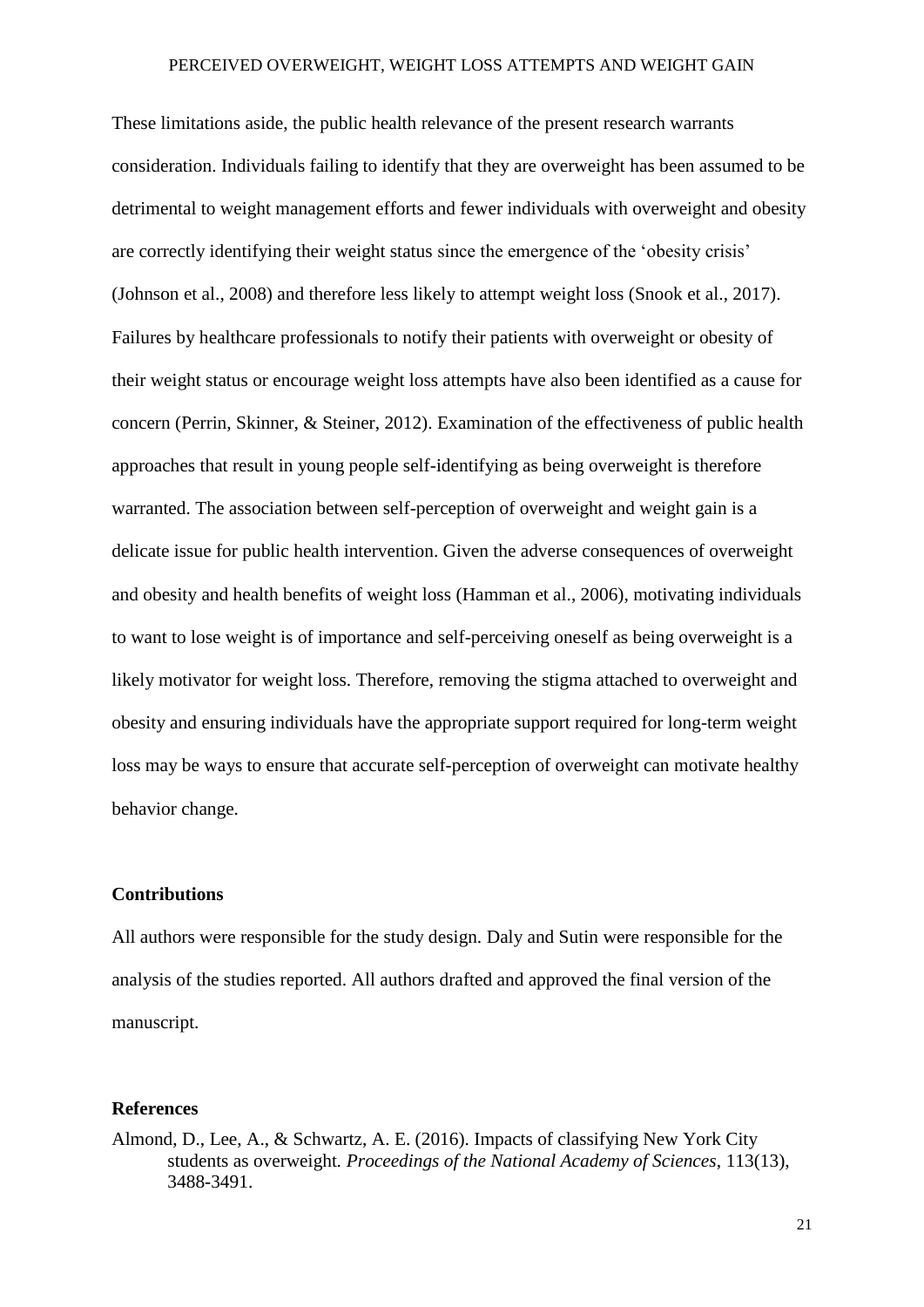- Andrade, F. C. D., Raffaelli, M., Teran-Garcia, M., Jerman, J. A., & Garcia, C. A. (2012). Weight status misperception among Mexican young adults. *Body Image*, 9(1), 184- 188.
- Atlantis, E., & Ball, K. (2008). Association between weight perception and psychological distress. *Int J Obes (Lond*), 32(4), 715-721.
- Atlantis, E., Barnes, E. H., & Ball, K. (2008). Weight status and perception barriers to healthy physical activity and diet behavior. *Int J Obes (Lond*), 32(2), 343-352.
- Dulloo, A. G., & Montani, J. P. (2015). Pathways from dieting to weight regain, to obesity and to the metabolic syndrome: an overview. *Obes Rev*, 16 Suppl 1, 1-6.
- Duncan, D. T., Wolin, K. Y., Scharoun-Lee, M., Ding, E. L., Warner, E. T., & Bennett, G. G. (2011). Does perception equal reality? Weight misperception in relation to weightrelated attitudes and behaviors among overweight and obese US adults. *International Journal of Behavioral Nutrition & Physical Activity*, 8, 20.
- Duong, H. T., & Roberts, R. E. (2014). Perceived weight in youths and risk of overweight or obesity six years later. *Journal of Psychosomatic Research*, 76(1), 23-27.
- Essayli, J. H., Murakami, J. M., Wilson, R. E., & Latner, J. D. (2016). The Impact of Weight Labels on Body Image, Internalized Weight Stigma, Affect, Perceived Health, and Intended Weight Loss Behaviors in Normal-Weight and Overweight College Women. *American Journal of Health Promotion, in press*.
- Hadland, S. E., Austin, S. B., Goodenow, C. S., & Calzo, J. P. (2014). Weight Misperception and Unhealthy Weight Control Behaviors Among Sexual Minorities in the General Adolescent Population. *The Journal of Adolescent Healt*h, 54(3), 296-303.
- Hamman, R. F., Wing, R. R., Edelstein, S. L., Lachin, J. M., Bray, G. A., Delahanty, L., ... & Regensteiner, J. (2006). Effect of weight loss with lifestyle intervention on risk of diabetes. *Diabetes Care*, 29(9), 2102-2107.
- Harris, K. M., Halpern, C. T., Whitsel, E., Hussey, J., Tabor, J., Entzel, P., et al. (2009). The national longitudinal study of adolescent health: Research design. Available at h ttp://www. cpc. unc. edu/pr ojects/addhealth/design.
- Hunger, J. M., & Major, B. (2015). Weight stigma mediates the association between BMI and self-reported health. *Health Psychology*, 34(2), 172-175.
- Hunger, J. M., Major, B., Blodorn, A., & Miller, C. T. (2015). Weighed Down by Stigma: How Weight-Based Social Identity Threat Contributes to Weight Gain and Poor Health. *Social and Personality Psychology Compass*, 9(6), 255-268.
- Himmelstein, M. S., Incollingo Belsky, A. C., & Tomiyama, A. J. (2015). The weight of stigma: cortisol reactivity to manipulated weight stigma. *Obesity*, *23*(2), 368-374.
- Jackson, S. E., Johnson, F., Croker, H., & Wardle, J. (2015). Weight perceptions in a population sample of English adolescents: cause for celebration or concern? *Int J Obes (Lond)*, 39(10), 1488-1493.
- Jeffery, R. W., Epstein, L. H., Wilson, G. T., Drewnowski, A., Stunkard, A. J., & Wing, R. R. (2000). Long-term maintenance of weight loss: Current status. *Health Psychology*, 19(1, Suppl), 5-16.
- Johnson, F., Cooke, L., Croker, H., & Wardle, J. (2008). Changing perceptions of weight in Great Britain: comparison of two population surveys. *BMJ*, 337, a494.
- Johnson, F., Pratt, M., & Wardle, J. (2012). Dietary restraint and self-regulation in eating behavior. *Int J Obes (Lond)*, 36(5), 665-674.
- Karlson, K. B., Holm, A., & Breen, R. (2012). Comparing regression coefficients between same-sample nested models using logit and probit: A new method. *Sociological Methodology*, 42(1), 286-313.
- Kohler, U., Karlson, K. B., & Holm, A. (2011). Comparing coefficients of nested nonlinear probability models. *Stata Journal*, 11(3), 420-438.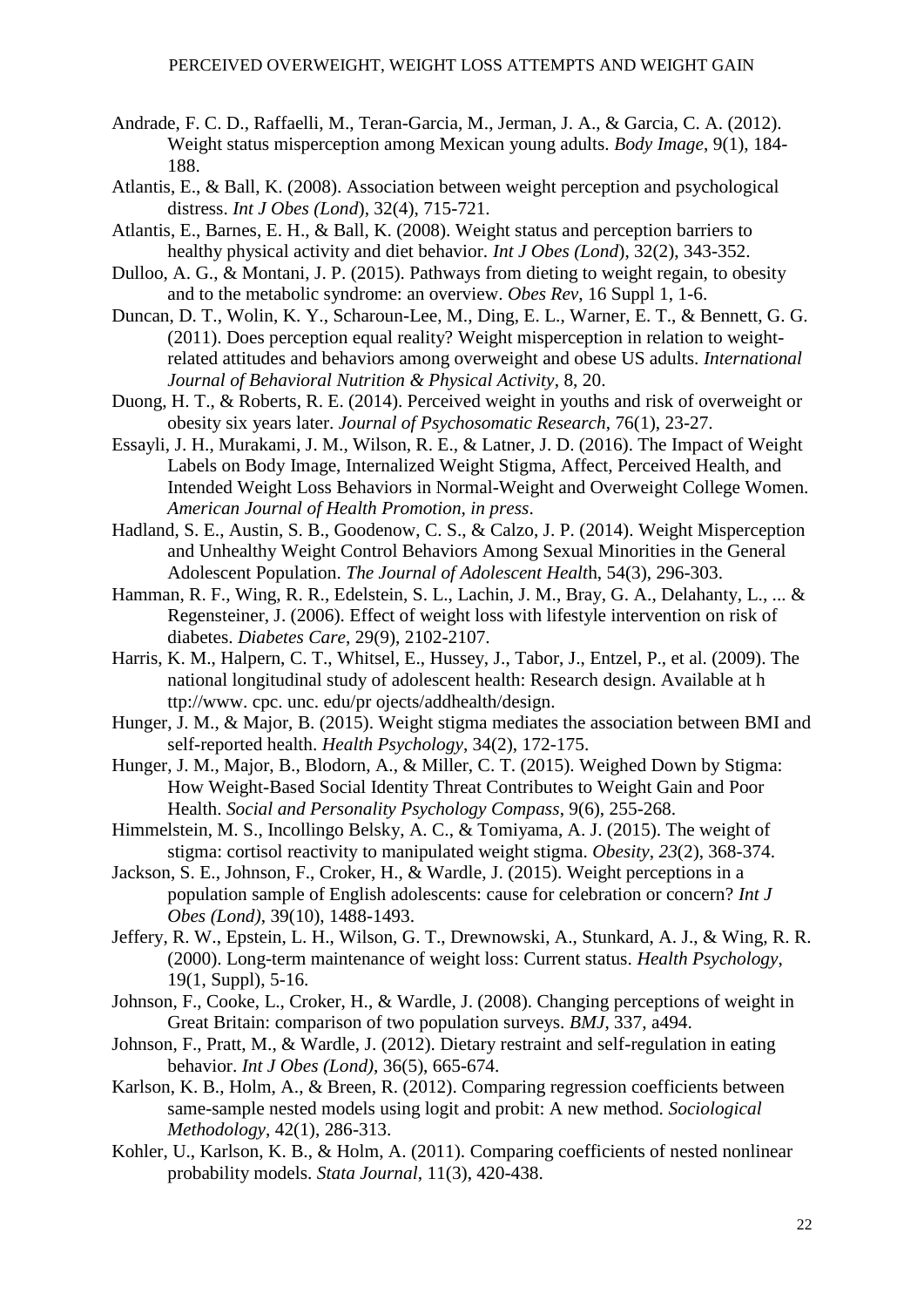- Kuchler, F., & Variyam, J. N. (2003). Mistakes were made: misperception as a barrier to reducing overweight. *Int J Obes Relat Metab Disord*, 27(7), 856-861.
- Lemon, S. C., Rosal, M. C., Zapka, J., Borg, A., & Andersen, V. (2009). Contributions of weight perceptions to weight loss attempts: Differences by body mass index and gender. *Body Image*, 6(2), 90-96.
- Liechty, J. M., & Lee, M. J. (2015). Body size estimation and other psychosocial risk factors for obesity onset among US adolescents: findings from a longitudinal population level study. *Int J Obes (Lond*), *39*(4), 601.
- Loth, K. A., MacLehose, R., Bucchianeri, M., Crow, S., & Neumark-Sztainer, D. (2014). Predictors of dieting and disordered eating behaviors from adolescence to young adulthood. *Journal of Adolescent Health*, 55(5), 705-712.
- Loth, K. A., Watts, A. W., van den Berg, P., & Neumark-Sztainer, D. (2015). Does body satisfaction help or harm overweight teens? A 10-year longitudinal study of the relationship between body satisfaction and body mass index. *Journal of Adolescent Health*, 57(5), 559-561.
- Lowe, M. R. (2015). Dieting: proxy or cause of future weight gain? *Obes Rev*, 16 Suppl 1, 19-24.
- Major, B., Hunger, J. M., Bunyan, D. P., & Miller, C. T. (2014). The ironic effects of weight stigma. *Journal of Experimental Social Psychology*, 51(0), 74-80.
- Mann, T., Tomiyama, A. J., Westling, E., Lew, A. M., Samuels, B., & Chatman, J. (2007). Medicare's search for effective obesity treatments: diets are not the answer. *American Psychologist*, 62(3), 220-233.
- Maximova, K., McGrath, J. J., Barnett, T., O'Loughlin, J., Paradis, G., & Lambert, M. (2008). Do you see what I see? Weight status misperception and exposure to obesity among children and adolescents. *Int J Obes (Lond),* 32(6), 1008-1015.
- Must, A., & Anderson, S. E. (0000). Body mass index in children and adolescents: considerations for population-based applications. *Int J Obes (Lond),* 30(4), 590-594.
- Neumark-Sztainer, D., Wall, M., Story, M., & Standish, A. R. (2012). Dieting and unhealthy weight control behaviors during adolescence: associations with 10-year changes in body mass index. *Journal of Adolescent Health*, 50(1), 80-86.
- Ogden, J., & Evans, C. (1996). The problem with weighing: effects on mood, self-esteem and body image. *Int J Obes Relat Metab Disord*, 20(3), 272-277.
- Park, E. (2011). Overestimation and underestimation: adolescents' weight perception in comparison to BMI-based weight status and how it varies across socio-demographic factors. *Journal of School Health*, 81(2), 57-64.
- Perrin, E. M., Skinner, A. C., & Steiner, M. J. (2012). Parental Recall of Doctor Communication of Weight Status: National Trends From 1999 Through 2008. *Archives of Pediatrics & Adolescent Medicine*, 166(4), 317-322.
- Pietilainen, K. H., Saarni, S. E., Kaprio, J., & Rissanen, A. (2012). Does dieting make you fat? A twin study. *Int J Obes (Lond)*, 36(3), 456-464.
- Polivy, J., & Herman, C. P. (1987). Diagnosis and treatment of normal eating. *Journal of Consulting and Clinical Psychology*, 55(5), 635.
- Robinson, E., Sutin, A., Daly, M., & Haynes, A. (2017). Telling people they are overweight: helpful, harmful or beside the point? *Int J Obes (Lond), in press.*
- Robinson, E., Hunger, J. M., & Daly, M. (2015). Perceived weight status and risk of weight gain across life in US and UK adults. *Int J Obes (Lond),* 39(12), 1721.
- Robinson, E., & Oldham, M. (2016). Weight status misperceptions among UK adults: the use of self-reported vs. measured BMI*. BMC Obesity*, 3(1), 21.
- Robinson, E. (2017). Overweight but unseen: a review of the underestimation of weight status and a visual normalization theory. *Obes Revs, in press.*